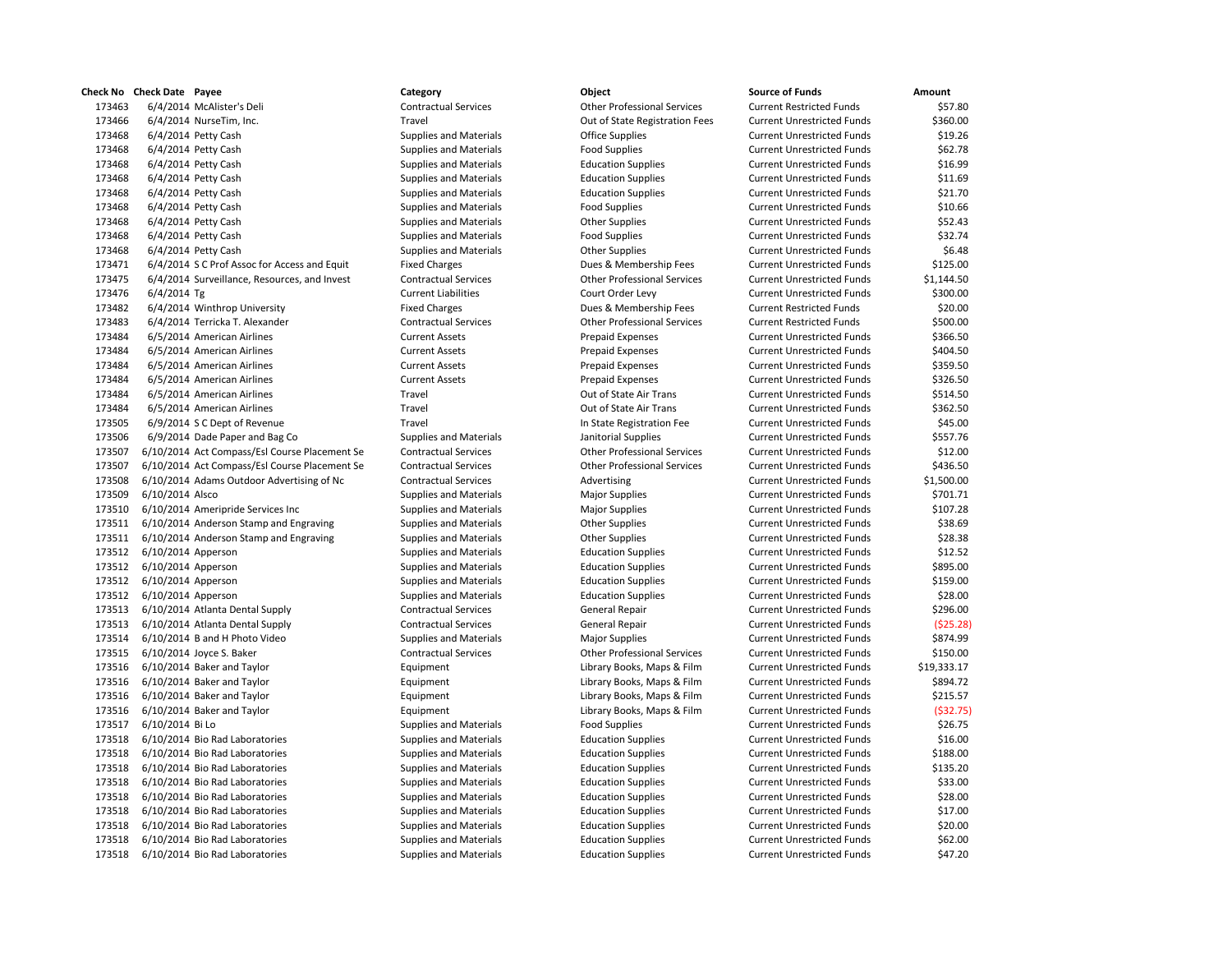6/10/2014 Bio Rad Laboratories Supplies and Materials Education Supplies Current Unrestricted Funds \$868.80 173518 6/10/2014 Bio Rad Laboratories Supplies and Materials Education Supplies Supplies Current Unrestricted Funds \$45.00 6/10/2014 Boans Locksmith Shop Contractual Services Other Professional Services Current Unrestricted Funds \$109.00 6/10/2014 Burgess Sales & Supply Contractual Services General Repair Current Unrestricted Funds \$346.68 6/10/2014 C C Dickson Contractual Services General Repair Current Unrestricted Funds \$83.07 6/10/2014 Canon Solutions America Inc Fixed Charges Rental Other Current Unrestricted Funds \$66.66 6/10/2014 Canon Solutions America Inc Supplies and Materials Photocopy Supplies Current Unrestricted Funds \$122.44 6/10/2014 Canon Solutions America Inc Supplies and Materials Photocopy Supplies Current Unrestricted Funds \$268.16 6/10/2014 Canon Solutions America Inc Supplies and Materials Photocopy Supplies Current Restricted Funds \$14.03 173522 6/10/2014 Canon Solutions America Inc Fixed Charges Leased To Own Equip Current Unrestricted Funds \$94.31 6/10/2014 Cardinal Health Supplies and Materials Education Supplies Current Unrestricted Funds \$0.01 6/10/2014 Cardinal Health Supplies and Materials Education Supplies Current Unrestricted Funds \$179.60 6/10/2014 Cardinal Health Supplies and Materials Education Supplies Current Unrestricted Funds \$105.41 6/10/2014 Cardinal Health Supplies and Materials Education Supplies Current Unrestricted Funds \$96.78 6/10/2014 Cardinal Health Supplies and Materials Education Supplies Current Unrestricted Funds \$199.92 6/10/2014 Cardinal Health Supplies and Materials Education Supplies Current Unrestricted Funds \$44.90 6/10/2014 Cardinal Health Supplies and Materials Education Supplies Current Unrestricted Funds \$49.82 6/10/2014 Cardinal Health Supplies and Materials Education Supplies Current Unrestricted Funds \$31.70 6/10/2014 Cardinal Health Supplies and Materials Education Supplies Current Unrestricted Funds \$42.23 6/10/2014 Cardinal Health Supplies and Materials Education Supplies Current Unrestricted Funds \$33.64 6/10/2014 Cardinal Health Supplies and Materials Education Supplies Current Unrestricted Funds \$71.15 6/10/2014 Carolina Golf Cars Equipment Other Equipment County Projects \$7,304.00 6/10/2014 Carolina Golf Cars Equipment Other Equipment County Projects \$7,221.00 6/10/2014 Carolina Golf Cars Equipment Other Equipment County Projects \$2,006.94 6/10/2014 Carolina Golf Cars Equipment Other Equipment County Projects \$62.25 6/10/2014 Carrier Corporation Contractual Services Other Professional Services Current Unrestricted Funds \$815.00 173526 6/10/2014 Catering Affairs external states of the Supplies and Materials Food Supplies Food Supplies Current Unrestricted Funds \$3,524.40 6/10/2014 City Electric Accounts - Sc Contractual Services General Repair Current Unrestricted Funds \$196.88 6/10/2014 City Electric Accounts - Sc Contractual Services General Repair Current Unrestricted Funds \$240.34 173527 6/10/2014 City Electric Accounts - Sc Contractual Services General Repair Current Unrestricted Funds \$79.10 6/10/2014 City Electric Accounts - Sc Contractual Services General Repair Current Unrestricted Funds \$2.03 173527 6/10/2014 City Electric Accounts - Sc Contractual Services General Repair Current Unrestricted Funds \$103.71 6/10/2014 Cline Brandt Kochenower and Company Contractual Services Auditing, Acct, Fin. Services Current Unrestricted Funds \$5,000.00 6/10/2014 Club Colors Contractual Services Advertising Current Unrestricted Funds \$5,720.00 173529 6/10/2014 Club Colors Contractual Services Advertising Current Unrestricted Funds \$270.00 173530 6/10/2014 Control Resources Inc Supplies and Materials Education Supplies Current Restricted Funds \$16.84 6/10/2014 Control Resources Inc Supplies and Materials Education Supplies Current Restricted Funds \$1,034.00 6/10/2014 Control Resources Inc Supplies and Materials Education Supplies Current Restricted Funds \$787.00 6/10/2014 Control Resources Inc Supplies and Materials Education Supplies Current Restricted Funds \$654.40 6/10/2014 Control Resources Inc Supplies and Materials Education Supplies Current Restricted Funds \$402.80 173530 6/10/2014 Control Resources Inc Supplies and Materials Education Supplies Current Restricted Funds \$601.60 6/10/2014 Control Resources Inc Supplies and Materials Education Supplies Current Restricted Funds \$249.73 6/10/2014 Control Resources Inc Supplies and Materials Education Supplies Current Restricted Funds \$685.50 6/10/2014 Control Resources Inc Supplies and Materials Education Supplies Current Restricted Funds \$254.20 173530 6/10/2014 Control Resources Inc Supplies and Materials Education Supplies Current Restricted Funds \$62.43 6/10/2014 Control Resources Inc Supplies and Materials Education Supplies Current Restricted Funds \$100.70 6/10/2014 Control Resources Inc Supplies and Materials Education Supplies Current Restricted Funds \$150.40 6/10/2014 Control Resources Inc Supplies and Materials Education Supplies Current Restricted Funds \$28.40 6/10/2014 Crossroads Environmental, LLC Contractual Services Other Professional Services County Projects \$1,432.80 6/10/2014 Dell Computer Corporation Supplies and Materials Education Supplies Current Restricted Funds (\$0.01) 6/10/2014 Dell Computer Corporation Supplies and Materials Education Supplies Current Restricted Funds \$869.68 6/10/2014 Education to Go Contractual Services Other Professional Services Current Unrestricted Funds \$1,560.00 6/10/2014 Education to Go Contractual Services Other Professional Services Current Unrestricted Funds \$45.00

6/10/2014 Bio Rad Laboratories Supplies and Materials Education Supplies Current Unrestricted Funds \$1,080.00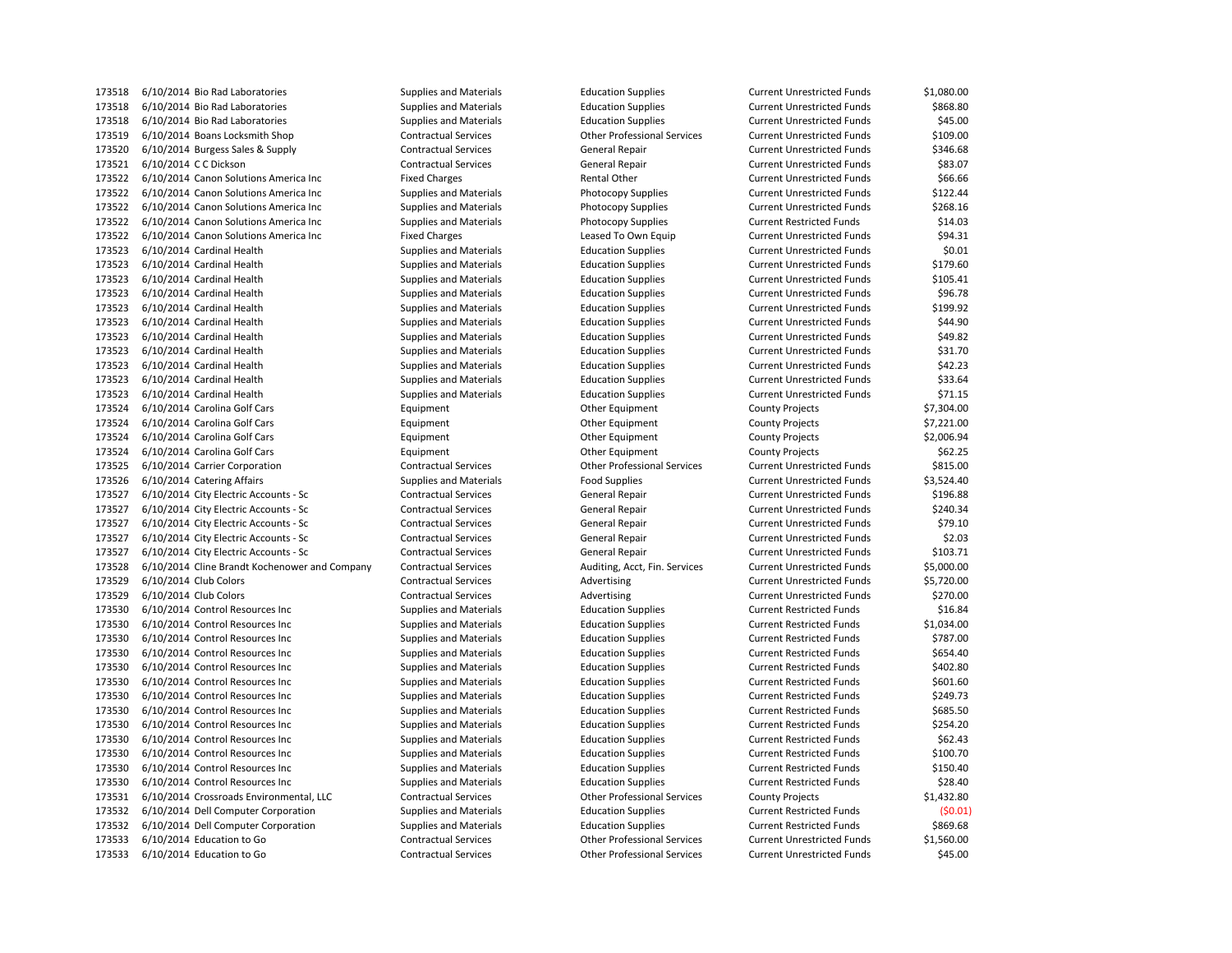6/10/2014 Education to Go Contractual Services Other Professional Services Current Unrestricted Funds \$65.00 6/10/2014 Education to Go Contractual Services Other Professional Services Current Unrestricted Funds (\$134.50) 6/10/2014 Education to Go Contractual Services Other Professional Services Current Unrestricted Funds (\$67.25) 6/10/2014 Education to Go Contractual Services Other Professional Services Current Unrestricted Funds \$65.00 6/10/2014 ESP Associates PA Permanent Improvements Fees, Arch, Eng & Other Master Plan \$1,315.00 6/10/2014 ESP Associates PA Permanent Improvements Fees, Arch, Eng & Other Master Plan \$23.23 6/10/2014 Fortune Academy Inc Contractual Services Other Professional Services Current Unrestricted Funds \$1,036.50 6/10/2014 Gateway Supply Company Contractual Services General Repair Current Unrestricted Funds \$68.78 173537 6/10/2014 Gateway Supply Company Contractual Services General Repair Current Unrestricted Funds \$177.41 173537 6/10/2014 Gateway Supply Company Contractual Services General Repair Current Unrestricted Funds \$49.11 173538 6/10/2014 George Scott and Associates, Inc Contractual Services General Repair Current Unrestricted Funds \$2,460.00 173539 6/10/2014 Graybar Electric Co Contractual Services General Repair Current Unrestricted Funds \$35.91 6/10/2014 Graybar Electric Co Contractual Services General Repair Current Unrestricted Funds \$54.24 173539 6/10/2014 Graybar Electric Co Contractual Services General Repair Current Unrestricted Funds \$76.00 6/10/2014 Graybar Electric Co Contractual Services General Repair Current Unrestricted Funds \$67.37 6/10/2014 Gregg's Pelican SnoBalls, LLC Contractual Services Other Professional Services Current Unrestricted Funds \$315.00 173541 6/10/2014 Honey Baked Ham Company Supplies and Materials Food Supplies Food Supplies Current Unrestricted Funds \$73.34 173541 6/10/2014 Honey Baked Ham Company Supplies and Materials Food Supplies Food Supplies Current Unrestricted Funds \$71.53 173541 6/10/2014 Honey Baked Ham Company Supplies and Materials Food Supplies Food Supplies Current Unrestricted Funds \$72.67 6/10/2014 Honey Baked Ham Company Supplies and Materials Food Supplies Current Unrestricted Funds \$105.29 6/10/2014 Innovisionate Inc Contractual Services Other Professional Services Current Unrestricted Funds \$800.00 6/10/2014 Interior Plantscapes Llc Contractual Services Other Contractual Services Current Unrestricted Funds \$268.00 6/10/2014 Interstate Towing and Recovery Contractual Services Other Professional Services Current Unrestricted Funds \$155.00 173545 6/10/2014 YTC Employee Supplies Supplies and Materials Maintenance Supplies Current Unrestricted Funds \$400.45 6/10/2014 Keck and Wood, Inc Permanent Improvements Fees, Arch, Eng & Other Master Plan \$2,000.00 6/10/2014 Keck and Wood, Inc Permanent Improvements Fees, Arch, Eng & Other Master Plan \$1,039.00 6/10/2014 Keck and Wood, Inc Permanent Improvements Fees, Arch, Eng & Other Master Plan \$4,550.00 6/10/2014 Keck and Wood, Inc Permanent Improvements Fees, Arch, Eng & Other County Projects \$4,875.00 6/10/2014 KOGNITO SOLUTIONS LLC Supplies and Materials Education Supplies Current Restricted Funds \$950.00 6/10/2014 KOGNITO SOLUTIONS LLC Supplies and Materials Other Supplies Current Restricted Funds \$3,200.00 6/10/2014 Kone Inc Contractual Services Other Contractual Services Current Unrestricted Funds \$440.00 6/10/2014 Love Security Services Inc Contractual Services Other Contractual Services Current Unrestricted Funds \$432.00 6/10/2014 Love Security Services Inc Contractual Services Other Contractual Services Current Unrestricted Funds \$567.00 6/10/2014 Love Security Services Inc Contractual Services Other Contractual Services Current Unrestricted Funds \$564.30 6/10/2014 Love Security Services Inc Contractual Services Other Contractual Services Current Unrestricted Funds \$432.00 6/10/2014 Love Security Services Inc Contractual Services Other Contractual Services Current Unrestricted Funds \$432.00 6/10/2014 Love Security Services Inc Contractual Services Other Contractual Services Current Unrestricted Funds \$477.90 6/10/2014 McLaughlin Young Employee Services Contractual Services Other Professional Services Current Unrestricted Funds \$6,500.00 173551 6/10/2014 Melanie Rowe Catering Supplies and Materials Food Supplies Current Unrestricted Funds \$415.80 173551 6/10/2014 Melanie Rowe Catering Supplies and Materials Food Supplies Food Supplies Current Unrestricted Funds \$2.110.00 173552 6/10/2014 Modern Fleet Maintenance Inc Contractual Services General Repair General Repair Current Unrestricted Funds \$780.00 6/10/2014 Modern Fleet Maintenance Inc Contractual Services General Repair Current Unrestricted Funds \$640.00 6/10/2014 Motorola Solutions Supplies and Materials Other Supplies Current Unrestricted Funds \$2,554.26 6/10/2014 Motorola Solutions Supplies and Materials Other Supplies Current Unrestricted Funds \$219.00 6/10/2014 Motorola Solutions Supplies and Materials Other Supplies Current Unrestricted Funds \$202.50 6/10/2014 Motorola Solutions Supplies and Materials Other Supplies Current Unrestricted Funds \$150.00 173554 6/10/2014 Panera Llc Supplies and Materials Food Supplies Current Unrestricted Funds \$52.62 6/10/2014 Paskill Stapleton & Lord Contractual Services Other Professional Services Current Restricted Funds \$3,400.00 6/10/2014 Joanna S. Pearson Contractual Services Other Professional Services Current Unrestricted Funds \$2,000.00 6/10/2014 Pluto Publishing Co Llc Supplies and Materials Other Supplies Current Restricted Funds \$129.10 6/10/2014 Kathryn A. Plyler Contractual Services Other Professional Services Current Unrestricted Funds \$80.00 6/10/2014 Preferred Concrete Polishing, Inc Permanent Improvements Other Permanent Imp State Def Maintenance \$1,242.00 6/10/2014 Preferred Concrete Polishing, Inc Permanent Improvements Other Permanent Imp State Def Maintenance \$6,860.40

6/10/2014 Education to Go Contractual Services Other Professional Services Current Unrestricted Funds \$65.00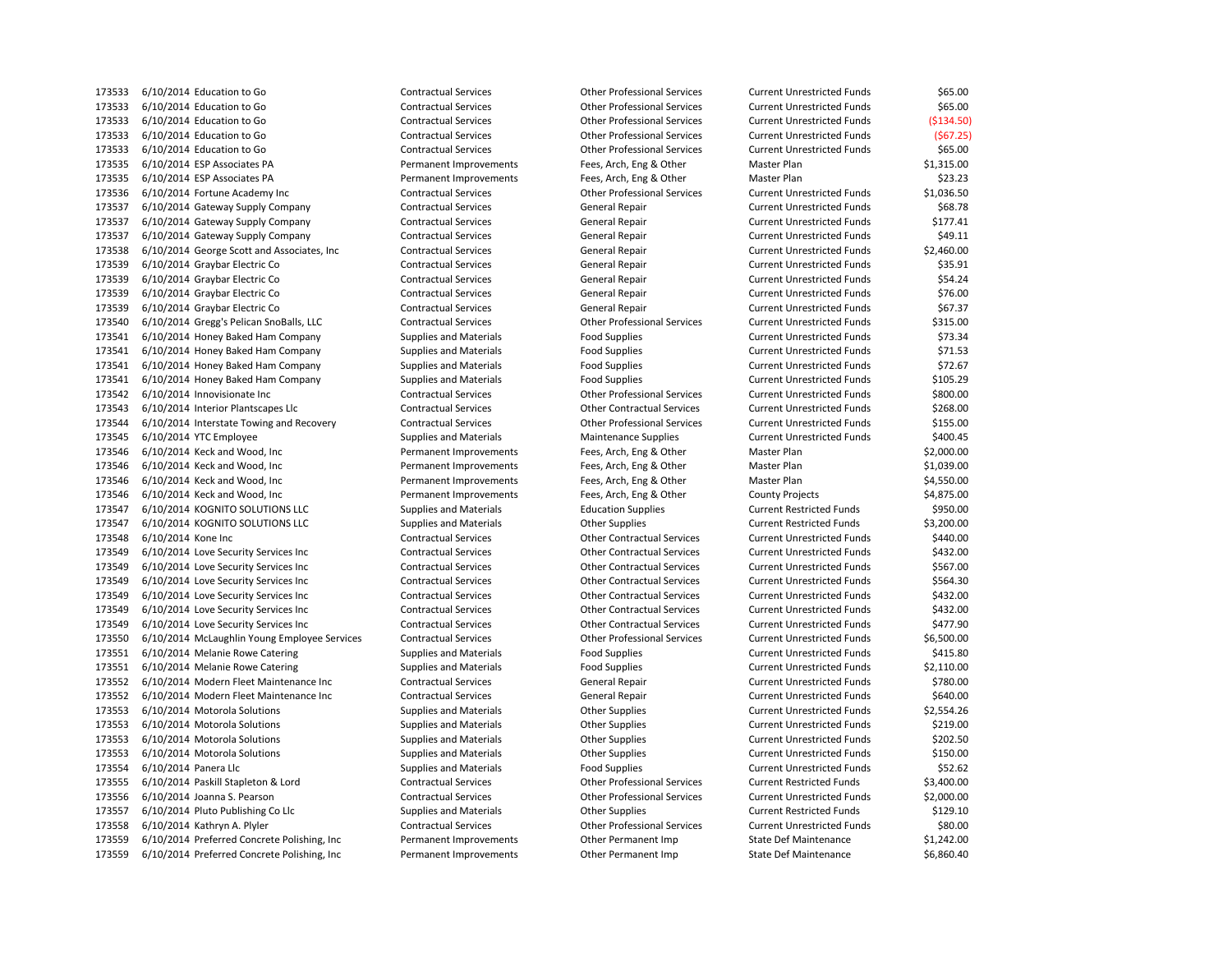6/10/2014 Professional Lawn System Permanent Improvements Other Permanent Imp Master Plan \$3,500.00 173560 6/10/2014 Professional Lawn System **Permanent Improvements** Landscaping Master Plan Master Plan \$5,350.00 6/10/2014 Professional Printers Inc Contractual Services Printing Current Unrestricted Funds \$2,547.00 6/10/2014 Radco Construction Services Inc Contractual Services Other Professional Services Current Unrestricted Funds \$197.30 6/10/2014 Riverview Medical Clinic Contractual Services Other Professional Services Current Unrestricted Funds \$63.00 6/10/2014 Riverview Medical Clinic Contractual Services Other Professional Services Current Unrestricted Funds \$189.00 6/10/2014 S&ME, INC Permanent Improvements Reimbursables Master Plan \$200.00 6/10/2014 S&ME, INC Permanent Improvements Fees, Arch, Eng & Other Master Plan \$2,793.75 6/10/2014 SC Manufacturing Extension Partners Contractual Services Other Professional Services Current Unrestricted Funds \$7,737.00 6/10/2014 Sign Techniques Contractual Services Other Professional Services Current Unrestricted Funds \$684.80 6/10/2014 Software House International Corp Contractual Services Data Processing Serv Current Unrestricted Funds \$1,530.00 173568 6/10/2014 Sourceone Healthcare Supplies and Materials Medical & Lab Supplies Current Unrestricted Funds \$90.22 173569 6/10/2014 Southeastern Paper Group, Inc Supplies and Materials Janitorial Supplies Current Unrestricted Funds \$859.75 6/10/2014 Staffmark Contractual Services Other Contractual Services Current Unrestricted Funds \$1,355.08 6/10/2014 Staffmark Contractual Services Other Contractual Services Current Unrestricted Funds \$1,664.20 6/10/2014 Staffmark Contractual Services Other Contractual Services Current Unrestricted Funds \$1,664.20 6/10/2014 Staffmark Contractual Services Other Professional Services Current Unrestricted Funds \$97.51 6/10/2014 Staffmark Contractual Services Other Professional Services Current Unrestricted Funds \$257.80 6/10/2014 Staffmark Contractual Services Other Professional Services Current Unrestricted Funds \$257.80 6/10/2014 Staffmark Contractual Services Other Professional Services Current Unrestricted Funds \$167.16 6/10/2014 Staffmark Contractual Services Other Professional Services Current Unrestricted Funds \$257.80 6/10/2014 Staffmark Contractual Services Other Professional Services Current Unrestricted Funds \$509.16 6/10/2014 Staffmark Contractual Services Other Professional Services Current Unrestricted Funds \$509.16 6/10/2014 Staffmark Contractual Services Other Professional Services Current Unrestricted Funds \$509.16 6/10/2014 Trolleys, Inc Contractual Services Other Professional Services Current Unrestricted Funds \$4,000.00 6/10/2014 U Save Auto Rental Travel Travel Current Unrestricted Funds \$50.15 6/10/2014 Uni Guard Security Agency Inc Contractual Services Other Contractual Services Current Unrestricted Funds \$152.00 6/10/2014 Unified Av Systems Contractual Services Other Professional Services Current Unrestricted Funds \$8,424.00 6/10/2014 Unified Av Systems Contractual Services Other Professional Services Current Unrestricted Funds \$1,514.00 6/10/2014 Unifirst Corporation Contractual Services Other Professional Services Current Unrestricted Funds \$66.56 6/10/2014 Ms. Emily H. Walker Supplies and Materials Other Supplies Current Unrestricted Funds \$110.00 6/10/2014 USCIS SAVE PROGRAM Supplies and Materials Education Supplies Current Unrestricted Funds \$25.00 6/10/2014 Assessment Technologies Institute Op Revenue - Other Current Unres ATI Current Unrestricted Funds \$1,418.82 6/10/2014 Assessment Technologies Institute Op Revenue - Other Current Unres ATI Current Unrestricted Funds \$4,256.46 6/10/2014 Assessment Technologies Institute Op Revenue - Other Current Unres ATI Current Unrestricted Funds \$1,309.68 6/10/2014 Chester Metropolitan District Contractual Services Utilities Current Unrestricted Funds \$61.40 6/10/2014 City Club of Rock Hill Fixed Charges Dues & Membership Fees Current Unrestricted Funds \$58.33 6/10/2014 Lake Wylie Chamber of Commerce Fixed Charges Dues & Membership Fees Current Unrestricted Funds \$385.00 6/10/2014 Natl Assoc of Student Fin Aid Admin Fixed Charges Dues & Membership Fees Current Unrestricted Funds \$1,488.00 6/10/2014 Office of Insurance Services Current Liabilities State Dental Employee Current Unrestricted Funds \$4,821.98 6/10/2014 Office of Insurance Services Current Liabilities Dental Plus Employee Current Unrestricted Funds \$4,219.70 6/10/2014 Office of Insurance Services Current Liabilities State Vison Plan Current Unrestricted Funds \$1,938.36 6/10/2014 Office of Insurance Services Current Liabilities Tobacco Surcharge Current Unrestricted Funds \$1,020.00 6/10/2014 Office of Insurance Services Current Liabilities State Insurance Employee Current Unrestricted Funds \$50,852.46 173584 6/10/2014 Office of Insurance Services Current Liabilities Current Liabilities S6,425.74 6/10/2014 Office of Insurance Services Current Liabilities Dep Life Insurance Current Unrestricted Funds \$115.32 6/10/2014 Office of Insurance Services Current Liabilities Supp Long Term Disability Current Unrestricted Funds \$2,138.34 6/10/2014 S C State Board for Tech and Comp E Contractual Services Education & Training Serv Current Unrestricted Funds \$1,249.50 173586 6/10/2014 Sams Club Direct Supplies and Materials Food Supplies Food Supplies Current Unrestricted Funds \$107.65 6/10/2014 Sams Club Direct Supplies and Materials Food Supplies Current Unrestricted Funds \$48.73 173586 6/10/2014 Sams Club Direct **Supplies And Materials** Food Supplies Food Supplies Current Unrestricted Funds \$14.71 173586 6/10/2014 Sams Club Direct Supplies and Materials Food Supplies Food Supplies Current Unrestricted Funds \$42.80 6/10/2014 Sams Club Direct Supplies and Materials Food Supplies Current Unrestricted Funds \$42.80

6/10/2014 Professional Lawn System Permanent Improvements Other Permanent Imp Master Plan \$3,885.00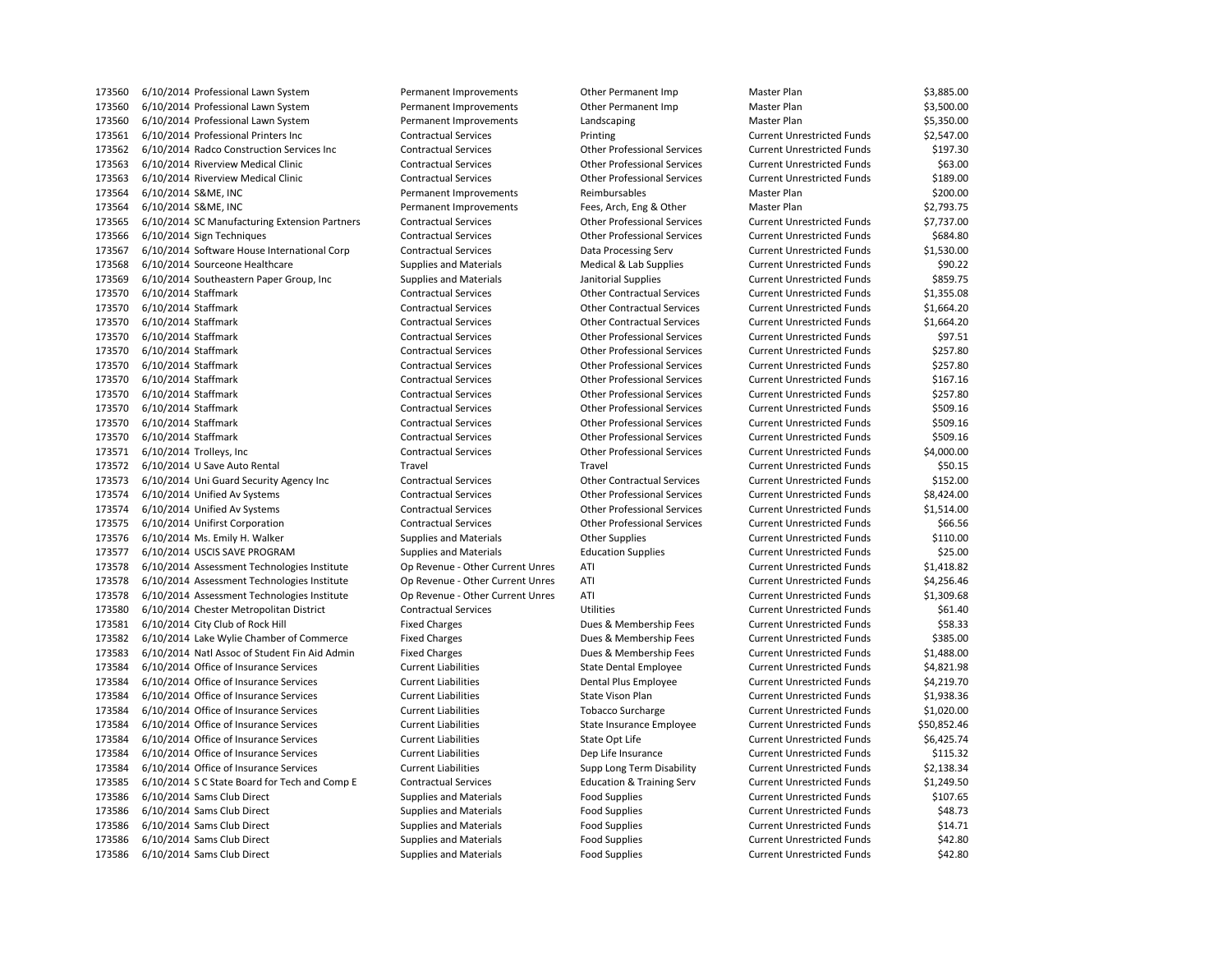6/10/2014 Sysco Food Services of Charlotte Ll Supplies and Materials Food Supplies Current Unrestricted Funds \$1,440.94 6/10/2014 Sysco Food Services of Charlotte Ll Supplies and Materials Food Supplies Current Unrestricted Funds \$1,183.69 6/10/2014 Sysco Food Services of Charlotte Ll Supplies and Materials Food Supplies Current Unrestricted Funds \$1,220.32 6/11/2014 Aramark Services Supplies and Materials Food Supplies Current Unrestricted Funds (\$0.01) 173616 6/11/2014 Aramark Services exception Supplies and Materials Food Supplies Current Unrestricted Funds \$15.00 173616 6/11/2014 Aramark Services exclude Supplies and Materials Food Supplies Food Supplies Current Unrestricted Funds \$141.75 173616 6/11/2014 Aramark Services exception Supplies and Materials Food Supplies Current Unrestricted Funds \$56.70 173616 6/11/2014 Aramark Services Supplies and Materials Food Supplies Food Supplies Current Unrestricted Funds \$2,470.25 6/11/2014 Barwick and Associates, Llc Fixed Charges Rent Non State Current Unrestricted Funds \$2,724.00 173620 6/12/2014 LCI-LINEBURGER CONSTRUCTION INC Permanent Improvements Landscaping Master Plan Master Plan \$97,761.09 173621 6/12/2014 Melanie Rowe Catering Supplies and Materials Food Supplies Food Supplies Current Unrestricted Funds \$3,800.79 6/18/2014 LCI-LINEBURGER CONSTRUCTION INC Permanent Improvements Other Permanent Imp Master Plan \$147,910.06 6/18/2014 Carolyn Winslow Contractual Services Other Professional Services Current Unrestricted Funds \$6,666.00 173642 6/19/2014 Boykin and Davis Llc Contractual Services Legal Services Legal Services Current Unrestricted Funds \$274.50 6/19/2014 Chester Rental Uniform Supplies and Materials Clothing Supplies Current Unrestricted Funds \$26.80 6/19/2014 Chester Rental Uniform Supplies and Materials Clothing Supplies Current Unrestricted Funds \$26.80 173643 6/19/2014 Chester Rental Uniform Supplies and Materials Clothing Supplies Current Unrestricted Funds \$26.80 6/19/2014 Chester Rental Uniform Supplies and Materials Clothing Supplies Current Unrestricted Funds \$26.79 6/19/2014 Chester Rental Uniform Supplies and Materials Clothing Supplies Current Unrestricted Funds \$26.79 6/19/2014 Chester Rental Uniform Current Liabilities Uniform Current Unrestricted Funds \$26.79 6/19/2014 Chester Rental Uniform Current Liabilities Uniform Current Unrestricted Funds \$26.79 6/19/2014 Chester Rental Uniform Current Liabilities Uniform Current Unrestricted Funds \$26.80 6/19/2014 Chester Rental Uniform Current Liabilities Uniform Current Unrestricted Funds \$26.80 6/19/2014 Chester Rental Uniform Current Liabilities Uniform Current Unrestricted Funds \$26.80 173644 6/19/2014 City Club of Rock Hill Fixed Charges Dues & Membership Fees Current Unrestricted Funds \$99.99 6/19/2014 City Club of Rock Hill Supplies and Materials Food Supplies Current Unrestricted Funds \$757.66 173646 6/19/2014 McAlister's Deli **Supplies and Materials** Food Supplies Food Supplies Current Unrestricted Funds \$102.47 6/19/2014 Rosemont HOA Inc. Fixed Charges Rent Non State Current Unrestricted Funds \$100.00 6/19/2014 Rosemont HOA Inc. Fixed Charges Rent Non State Current Unrestricted Funds \$0.00 6/19/2014 Rosemont HOA Inc. Fixed Charges Rent Non State Current Unrestricted Funds \$0.00 6/19/2014 University of South Carolina Travel In State Registration Fee Current Unrestricted Funds \$1,250.00 6/19/2014 Carolinas AGC Foundation, Inc. Contractual Services Other Professional Services Current Unrestricted Funds \$250.00 6/19/2014 Chester Metropolitan District Contractual Services Utilities Current Unrestricted Funds \$198.97 6/19/2014 Chester Metropolitan District Contractual Services Utilities Current Unrestricted Funds \$82.40 173652 6/19/2014 Panera Llc **Supplies and Materials** Food Supplies Current Unrestricted Funds \$110.50 173653 6/19/2014 Rosemont HOA Inc. The Fixed Charges Rent Non State Current Unrestricted Funds \$100.00 173653 6/19/2014 Rosemont HOA Inc. **Fixed Charges** Fixed Charges Rent Non State Current Unrestricted Funds \$0.00 6/19/2014 Rosemont HOA Inc. Fixed Charges Rent Non State Current Unrestricted Funds \$0.00 6/20/2014 Chester Rental Uniform Supplies and Materials Clothing Supplies Current Unrestricted Funds \$27.84 6/20/2014 Chester Rental Uniform Supplies and Materials Clothing Supplies Current Unrestricted Funds \$27.84 6/20/2014 Chester Rental Uniform Supplies and Materials Clothing Supplies Current Unrestricted Funds \$27.84 6/20/2014 Chester Rental Uniform Supplies and Materials Clothing Supplies Current Unrestricted Funds \$27.84 6/20/2014 Chester Rental Uniform Current Liabilities Uniform Current Unrestricted Funds \$27.84 6/20/2014 Chester Rental Uniform Current Liabilities Uniform Current Unrestricted Funds \$27.84 6/20/2014 Chester Rental Uniform Current Liabilities Uniform Current Unrestricted Funds \$27.84 6/20/2014 Chester Rental Uniform Current Liabilities Uniform Current Unrestricted Funds \$27.84 6/20/2014 Sc Department of Motor Vehicles Fixed Charges Dues & Membership Fees Current Unrestricted Funds \$50.00 6/20/2014 Sc Department of Motor Vehicles Fixed Charges Dues & Membership Fees Current Unrestricted Funds \$20.00 6/20/2014 Sc Department of Motor Vehicles Fixed Charges Dues & Membership Fees Current Unrestricted Funds \$20.00 6/20/2014 Sc Department of Motor Vehicles Fixed Charges Dues & Membership Fees Current Unrestricted Funds \$20.00 6/20/2014 Sc Department of Motor Vehicles Fixed Charges Dues & Membership Fees Current Unrestricted Funds \$20.00 173661 6/20/2014 York Technical College Foundation Fixed Charges Rent Non State Current Unrestricted Funds \$1,666.66 6/20/2014 York Technical College Foundation Fixed Charges Rent Non State Current Unrestricted Funds \$1,666.66

6/10/2014 Sysco Food Services of Charlotte Ll Supplies and Materials Food Supplies Current Unrestricted Funds \$1,308.66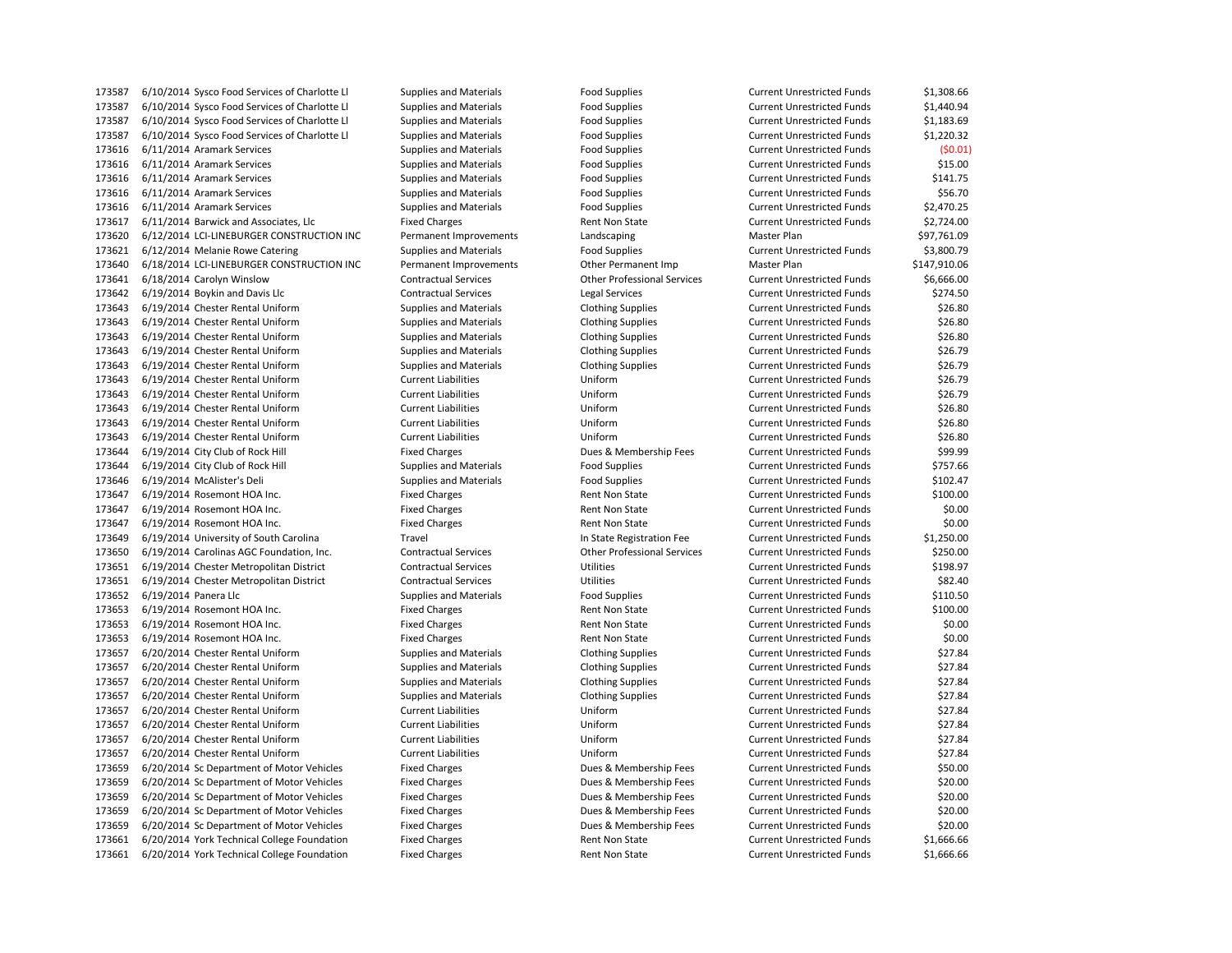6/20/2014 York Technical College Foundation Fixed Charges Rent Non State Current Unrestricted Funds \$3,082.37 6/23/2014 Bank of America Current Liabilities A/P Bank of America Current Unrestricted Funds \$199,651.86 6/24/2014 Academic Marketing Services, LLC Supplies and Materials Postage Current Unrestricted Funds \$12,090.65 6/24/2014 York County Magistrate Contractual Services Other Professional Services Current Unrestricted Funds \$65.00 6/24/2014 York County Magistrate Contractual Services Other Professional Services Current Unrestricted Funds \$0.00 6/24/2014 York County Magistrate Contractual Services Other Professional Services Current Unrestricted Funds \$0.00 6/25/2014 Norsan Broadcasting of Nc Llc Contractual Services Advertising Current Unrestricted Funds \$360.00 173754 6/25/2014 Norsan Broadcasting of Nc Llc Contractual Services Advertising Current Unrestricted Funds \$540.00 6/25/2014 Act Customer ServicesyAct Supplies and Materials Education Supplies Current Unrestricted Funds \$6,985.00 6/25/2014 Airgas Usa, Llc Supplies and Materials Education Supplies Current Unrestricted Funds \$87.07 6/25/2014 Airgas Usa, Llc Supplies and Materials Education Supplies Current Unrestricted Funds \$84.25 6/25/2014 Airgas Usa, Llc Supplies and Materials Education Supplies Current Unrestricted Funds \$17.42 173756 6/25/2014 Airgas Usa, Llc Supplies and Materials Education Supplies Current Unrestricted Funds \$16.85 6/25/2014 Airgas Usa, Llc Supplies and Materials Education Supplies Current Unrestricted Funds \$3.48 6/25/2014 Airgas Usa, Llc Supplies and Materials Education Supplies Current Unrestricted Funds \$3.37 6/25/2014 Airgas Usa, Llc Contractual Services Other Professional Services Current Unrestricted Funds \$10.11 6/25/2014 Airgas Usa, Llc Contractual Services Other Professional Services Current Unrestricted Funds \$10.45 6/25/2014 American Welding Society, Inc Contractual Services General Repair Current Unrestricted Funds \$2,760.00 173758 6/25/2014 Ameripride Services Inc Supplies and Materials Major Supplies Major Supplies Current Unrestricted Funds \$105.93 6/25/2014 Ameripride Services Inc Supplies and Materials Major Supplies Current Unrestricted Funds \$73.83 6/25/2014 Anderson Stamp and Engraving Supplies and Materials Other Supplies Current Unrestricted Funds \$18.02 6/25/2014 Apperson Equipment Non Capitalized Equipment Current Unrestricted Funds \$895.00 6/25/2014 Apperson Equipment Non Capitalized Equipment Current Unrestricted Funds \$278.00 6/25/2014 Joyce S. Baker Contractual Services Other Professional Services Current Unrestricted Funds \$150.00 6/25/2014 Blue Ox Medical Technologies, Llc Equipment Educational Equipment Current Restricted Funds \$400.00 6/25/2014 Blue Ox Medical Technologies, Llc Equipment Educational Equipment Current Restricted Funds \$150.00 6/25/2014 C C Dickson Contractual Services General Repair Current Unrestricted Funds \$180.11 173764 6/25/2014 Canon Solutions America Inc Fixed Charges Fixed Charges Rental Other Current Unrestricted Funds \$33.18 6/25/2014 Canon Solutions America Inc Fixed Charges Leased To Own Equip Current Unrestricted Funds \$62.36 6/25/2014 Canon Solutions America Inc Fixed Charges Leased To Own Equip Current Unrestricted Funds \$1,275.43 173764 6/25/2014 Canon Solutions America Inc Fixed Charges Leased To Own Equip Current Unrestricted Funds \$96.95 6/25/2014 Canon Solutions America Inc Fixed Charges Leased To Own Equip Current Unrestricted Funds \$294.64 6/25/2014 Canon Solutions America Inc Fixed Charges Leased To Own Equip Current Unrestricted Funds \$1,392.06 6/25/2014 Caretaker Management Service Inc Permanent Improvements Landscaping Current Unrestricted Funds \$2,155.00 173766 6/25/2014 Catering Affairs external supplies and Materials Food Supplies Food Supplies Current Unrestricted Funds \$2,081.60 6/25/2014 Charlotte Paint Company Inc Contractual Services Other Professional Services Current Unrestricted Funds \$2,275.00 173768 6/25/2014 City Electric Accounts - Sc Contractual Services General Repair Current Unrestricted Funds \$65.83 173769 6/25/2014 City of Rock Hill Supplies and Materials Fuel Fuel Current Unrestricted Funds \$1,455.53 173769 6/25/2014 City of Rock Hill Supplies and Materials Fuel Fuel Current Unrestricted Funds \$1,499.67 6/25/2014 Comer Equipment Co. Contractual Services General Repair Current Unrestricted Funds \$1,353.48 6/25/2014 Comer Equipment Co. Contractual Services General Repair Current Unrestricted Funds \$540.00 6/25/2014 Comer Equipment Co. Contractual Services General Repair Current Unrestricted Funds \$10.00 6/25/2014 Cox's Rock Hill Inc Contractual Services Other Professional Services Current Unrestricted Funds \$2,200.00 6/25/2014 Cox's Rock Hill Inc Contractual Services Other Professional Services Current Unrestricted Funds \$1,020.00 6/25/2014 Davis & Floyd, Inc. Permanent Improvements Fees, Arch, Eng & Other Master Plan \$1,002.00 6/25/2014 Dell Computer Corporation Equipment Non Capitalized Equipment Current Unrestricted Funds \$34,640.80 6/25/2014 Dell Computer Corporation Equipment Non Capitalized Equipment Current Unrestricted Funds \$84.68 173775 6/25/2014 Drums Tire & Battery Service Contractual Services General Repair Current Unrestricted Funds \$400.50 6/25/2014 Eagle Wood, Inc Permanent Improvements Other Permanent Imp Master Plan \$195,074.18 6/25/2014 Education to Go Contractual Services Other Professional Services Current Unrestricted Funds \$975.00 6/25/2014 Education to Go Contractual Services Other Professional Services Current Unrestricted Funds \$29.25 6/25/2014 Ellucian Inc Contractual Services Other Professional Services Current Unrestricted Funds \$19,804.40 6/25/2014 Ellucian Inc Contractual Services Other Professional Services Current Unrestricted Funds \$8,872.50

6/20/2014 York Technical College Foundation Fixed Charges Rent Non State Current Unrestricted Funds \$1,607.53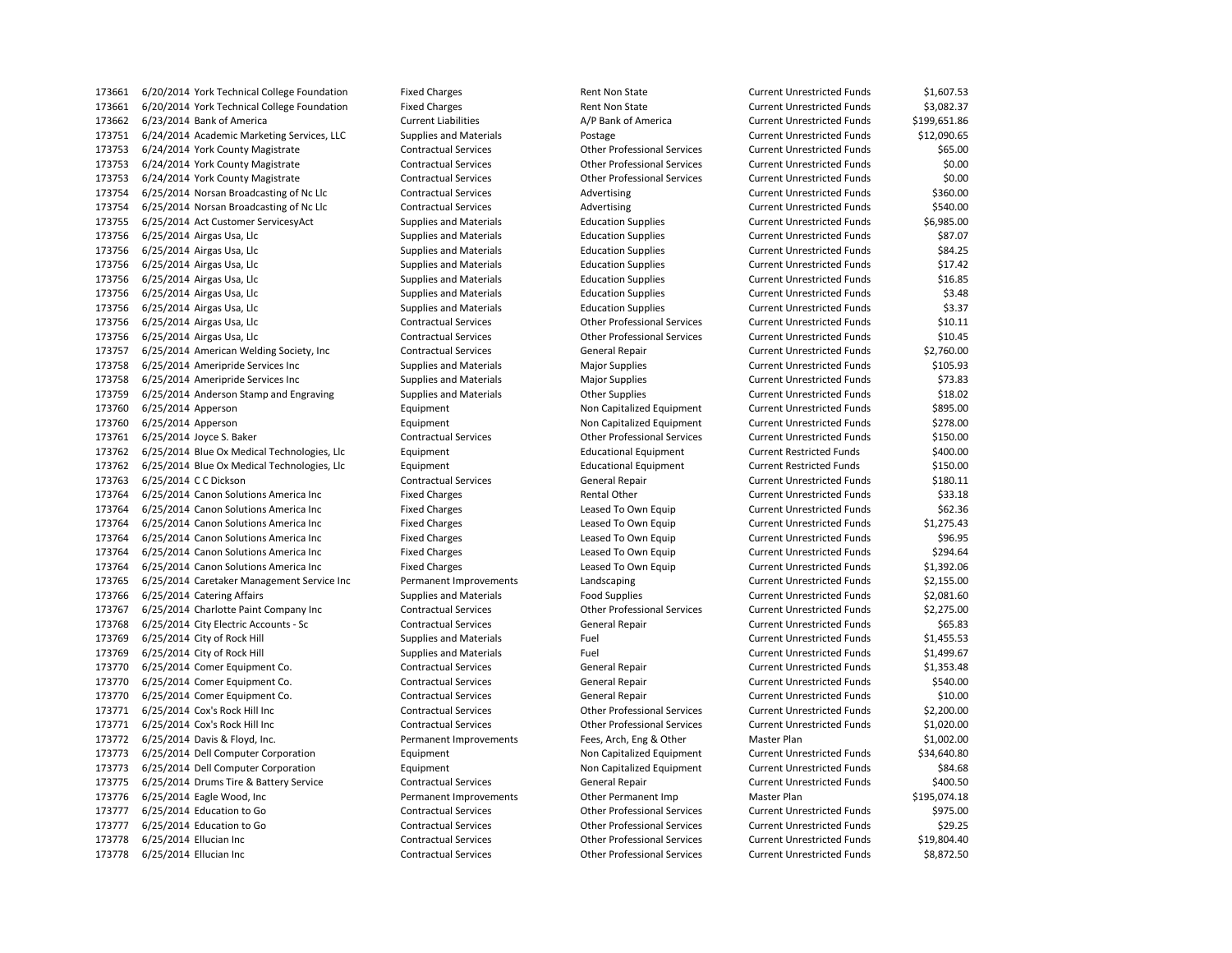6/25/2014 Ellucian Inc Contractual Services Other Professional Services Current Unrestricted Funds \$420.00 6/25/2014 Ellucian Inc Contractual Services Other Professional Services Current Unrestricted Funds \$1,155.00 6/25/2014 Empire Ceilings and Floors Inc Contractual Services Other Professional Services Current Unrestricted Funds \$2,349.00 6/25/2014 Empire Ceilings and Floors Inc Contractual Services Other Professional Services Current Unrestricted Funds \$931.00 6/25/2014 The Equipment Room Supplies and Materials Education Supplies Current Unrestricted Funds \$700.00 6/25/2014 ESP Associates PA Permanent Improvements Fees, Arch, Eng & Other Master Plan \$242.00 173781 6/25/2014 ESP Associates PA **Permanent Improvements** Reimbursables Master Plan Master Plan \$69.64 173782 6/25/2014 F.C. Carolina Discoveries Contractual Services Advertising Current Unrestricted Funds \$300.00 173782 6/25/2014 F.C. Carolina Discoveries Contractual Services Advertising Advertising Current Unrestricted Funds \$200.00 173782 6/25/2014 F.C. Carolina Discoveries Contractual Services Advertising Current Unrestricted Funds \$350.00 6/25/2014 Fort Mill B B Q Comp. Supplies and Materials Food Supplies Current Unrestricted Funds \$3,924.75 6/25/2014 Fortune Academy Inc Contractual Services Other Professional Services Current Unrestricted Funds \$1,218.00 6/25/2014 Fortune Academy Inc Contractual Services Other Professional Services Current Unrestricted Funds \$7,923.50 173785 6/25/2014 Graybar Electric Co Contractual Services General Repair Current Unrestricted Funds \$146.78 6/25/2014 Graybar Electric Co Contractual Services General Repair Current Unrestricted Funds \$25.32 173787 6/25/2014 Honey Baked Ham Company Supplies and Materials Food Supplies Current Unrestricted Funds \$306.90 6/25/2014 Honey Baked Ham Company Supplies and Materials Food Supplies Current Unrestricted Funds \$658.12 6/25/2014 Howard's General Contracting LLC Contractual Services Other Professional Services Current Unrestricted Funds \$4,250.00 6/25/2014 Joe's Truck & Auto Contractual Services General Repair Current Unrestricted Funds \$65.00 6/25/2014 Johnson Controls Inc Contractual Services Other Professional Services Current Unrestricted Funds \$575.50 173791 6/25/2014 LCI-LINEBURGER CONSTRUCTION INC Permanent Improvements Landscaping Master Plan Master Plan \$14,185.50 6/25/2014 Love Security Services Inc Contractual Services Other Contractual Services Current Unrestricted Funds \$345.60 6/25/2014 Love Security Services Inc Contractual Services Other Contractual Services Current Unrestricted Funds \$475.20 6/25/2014 Larry Lovett Contractual Services Other Professional Services Current Unrestricted Funds \$135.00 173794 6/25/2014 Lowes Home Centers Contractual Services General Repair Current Unrestricted Funds \$272.96 6/25/2014 MB FINANICAL BANK, N.A. Fixed Charges Rental Data Processing Equip Current Unrestricted Funds \$380.72 6/25/2014 MB FINANICAL BANK, N.A. Fixed Charges Rental Data Processing Equip Current Unrestricted Funds \$0.01 6/25/2014 MB FINANICAL BANK, N.A. Fixed Charges Rental Data Processing Equip Current Unrestricted Funds \$5,008.34 6/25/2014 MB FINANICAL BANK, N.A. Fixed Charges Rental Data Processing Equip Current Unrestricted Funds \$11,686.13 6/25/2014 MB FINANICAL BANK, N.A. Fixed Charges Rental Data Processing Equip Current Unrestricted Funds \$888.35 6/25/2014 MB FINANICAL BANK, N.A. Fixed Charges Leased To Own Equip Current Unrestricted Funds \$1,730.13 173796 6/25/2014 Merus Refreshment Services Inc Supplies and Materials Food Supplies Current Unrestricted Funds \$75.00 6/25/2014 Mid-Carolina Ahec, Inc. Contractual Services Other Professional Services Current Unrestricted Funds \$44.00 6/25/2014 Mid-Carolina Ahec, Inc. Contractual Services Other Professional Services Current Unrestricted Funds \$24.00 6/25/2014 Mid-Carolina Ahec, Inc. Contractual Services Other Professional Services Current Unrestricted Funds \$52.00 6/25/2014 Mid-Carolina Ahec, Inc. Contractual Services Other Professional Services Current Unrestricted Funds \$40.00 6/25/2014 Mid-Carolina Ahec, Inc. Contractual Services Other Professional Services Current Unrestricted Funds \$88.00 6/25/2014 Mid-Carolina Ahec, Inc. Contractual Services Other Professional Services Current Unrestricted Funds \$24.00 6/25/2014 Mid-Carolina Ahec, Inc. Contractual Services Other Professional Services Current Unrestricted Funds \$80.00 6/25/2014 Mid-Carolina Ahec, Inc. Contractual Services Other Professional Services Current Unrestricted Funds \$180.00 6/25/2014 Mid-Carolina Ahec, Inc. Contractual Services Other Professional Services Current Unrestricted Funds \$68.00 6/25/2014 Miller Auto and Truck Parts Equipment Non Capitalized Equipment Current Restricted Funds \$3,795.00 6/25/2014 Miller Auto and Truck Parts Equipment Non Capitalized Equipment Current Restricted Funds \$450.00 6/25/2014 Modular Designs of Charlotte, Inc Contractual Services Other Professional Services Unexpended Plant \$4,521.50 6/25/2014 Modular Designs of Charlotte, Inc Contractual Services Other Professional Services Unexpended Plant \$2,498.00 6/25/2014 Modular Designs of Charlotte, Inc Contractual Services Other Professional Services Unexpended Plant \$336.00 6/25/2014 Modular Designs of Charlotte, Inc Contractual Services Other Professional Services Unexpended Plant \$1,255.00 6/25/2014 Modular Designs of Charlotte, Inc Contractual Services Other Professional Services Unexpended Plant \$108.00 6/25/2014 Ontario Investments Inc Fixed Charges Leased To Own Equip Current Unrestricted Funds \$189.80 173800 6/25/2014 Ontario Investments Inc Fixed Charges Fixed Charges Leased To Own Equip Current Unrestricted Funds \$196.64 6/25/2014 Overhead Door of Rock Hill Contractual Services General Repair Current Unrestricted Funds \$276.50 173802 6/25/2014 Panera Llc Supplies and Materials Food Supplies Food Supplies Current Unrestricted Funds \$104.78 173802 6/25/2014 Panera Llc Supplies and Materials Food Supplies Current Unrestricted Funds \$453.79

6/25/2014 Ellucian Inc Contractual Services Other Professional Services Current Unrestricted Funds \$8,295.00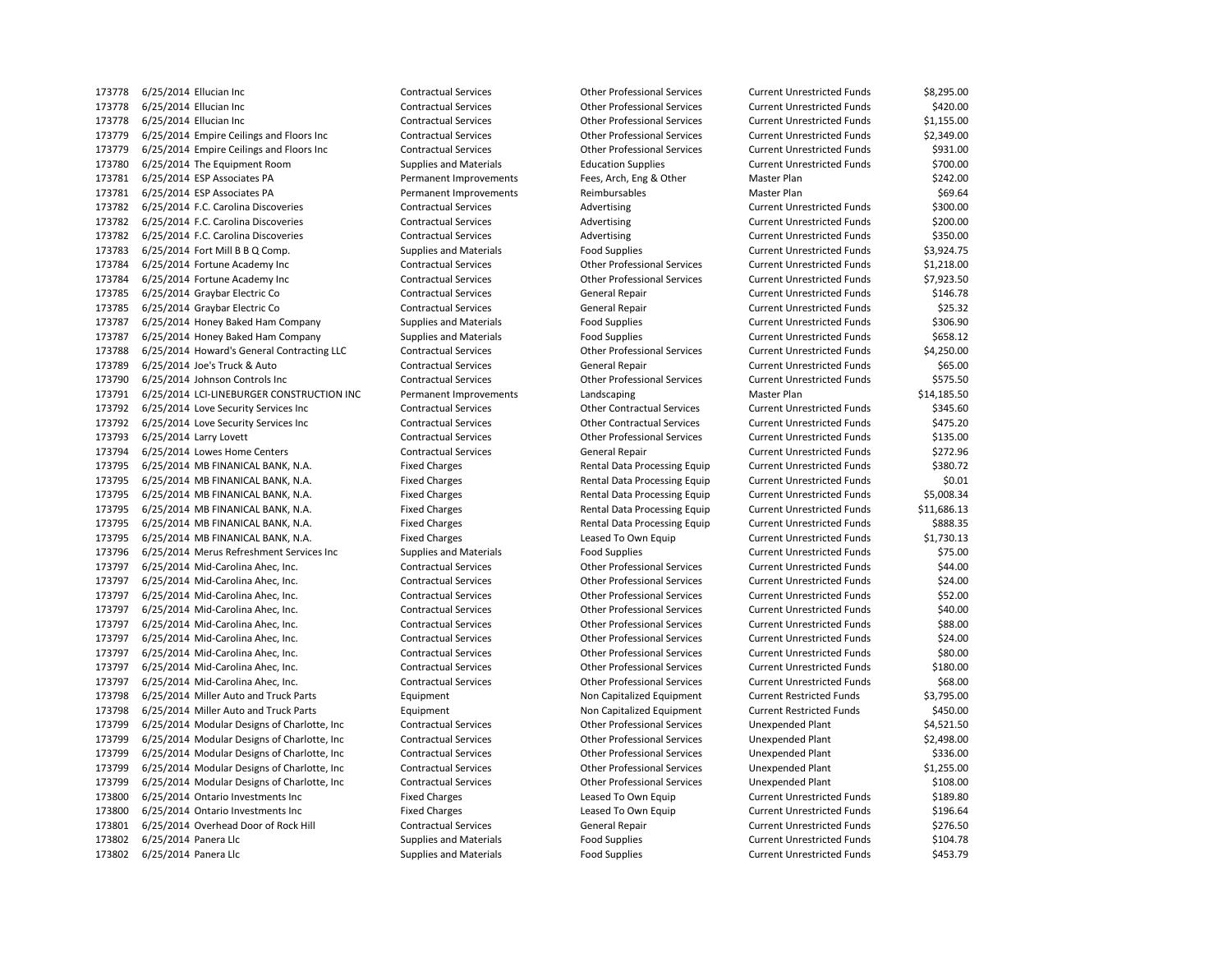6/25/2014 Plant Peddler Flower Shoppe Inc Supplies and Materials Other Supplies Current Unrestricted Funds \$144.00 6/25/2014 Plant Peddler Flower Shoppe Inc Supplies and Materials Other Supplies Current Unrestricted Funds \$160.00 6/25/2014 Plant Peddler Flower Shoppe Inc Supplies and Materials Other Supplies Current Unrestricted Funds \$9.95 6/25/2014 Professional Lawn System Contractual Services Other Professional Services Current Unrestricted Funds \$950.00 6/25/2014 Quality Cleaning Janitorial Service Contractual Services Other Professional Services Current Unrestricted Funds \$395.00 6/25/2014 Quick Fuel Supplies and Materials Fuel Current Unrestricted Funds \$1,517.94 6/25/2014 Radco Construction Services Inc Contractual Services Other Professional Services Current Unrestricted Funds \$990.00 6/25/2014 Rci of Sc Inc Permanent Improvements Fees, Arch, Eng & Other Master Plan \$720.00 6/25/2014 Rci of Sc Inc Permanent Improvements Fees, Arch, Eng & Other Master Plan \$240.00 173808 6/25/2014 Rci of Sc Inc Case Supermanent Improvements Reimbursables Master Plan Master Plan \$158.40 173808 6/25/2014 Rci of Sc Inc Case Control of St 2.80 Permanent Improvements Reimbursables Master Plan Master Plan \$52.80 6/25/2014 Record Storage Systems Contractual Services Data Processing Serv Current Unrestricted Funds \$153.90 6/25/2014 S C State Board for Tech and Comp E Contractual Services Other Contractual Services Current Unrestricted Funds \$13,128.75 6/25/2014 S&ME, INC Permanent Improvements Reimbursables Master Plan \$200.00 6/25/2014 S&ME, INC Permanent Improvements Fees, Arch, Eng & Other Master Plan \$2,793.75 6/25/2014 Saf Technologies Inc Contractual Services Other Professional Services Current Unrestricted Funds \$583.65 6/25/2014 Saf Technologies Inc Contractual Services Other Professional Services Current Unrestricted Funds \$3,022.75 6/25/2014 SC Manufacturing Extension Partners Contractual Services Other Professional Services Current Unrestricted Funds \$33,844.00 6/25/2014 SC Manufacturing Extension Partners Contractual Services Other Professional Services Current Unrestricted Funds (\$7,737.00) 6/25/2014 The Sherwin-Williams Co. Contractual Services General Repair Current Unrestricted Funds \$224.38 173815 6/25/2014 Softdocs Inc Current Unrestricted Funds (1,354.32 Supplies and Materials office Supplies Current Unrestricted Funds \$1,354.32<br>173815 6/25/2014 Softdocs Inc Current Unrestricted Funds (1,354.51 Supplies and 173815 6/25/2014 Softdocs Inc **Supplies and Materials** Office Supplies Current Unrestricted Funds \$94.51 6/25/2014 Staffmark Contractual Services Other Contractual Services Current Unrestricted Funds \$1,396.84 6/25/2014 Staffmark Contractual Services Other Contractual Services Current Unrestricted Funds \$1,664.20 6/25/2014 Staffmark Contractual Services Other Professional Services Current Unrestricted Funds \$104.48 6/25/2014 Staffmark Contractual Services Other Professional Services Current Unrestricted Funds \$257.80 6/25/2014 Staffmark Contractual Services Other Professional Services Current Unrestricted Funds \$257.80 6/25/2014 Staffmark Contractual Services Other Professional Services Current Unrestricted Funds \$502.71 6/25/2014 Staffmark Contractual Services Other Professional Services Current Unrestricted Funds \$502.71 6/25/2014 Strata Information Group Contractual Services Other Professional Services Current Unrestricted Funds \$8,827.50 6/25/2014 Stripe Masters Permanent Improvements Other Permanent Imp Master Plan \$650.00 6/25/2014 Stripe Masters Permanent Improvements Other Permanent Imp Master Plan \$500.00 6/25/2014 U Save Auto Rental Travel Travel Current Unrestricted Funds \$54.80 6/25/2014 U Save Auto Rental Travel Travel Current Unrestricted Funds \$138.87 6/25/2014 U Save Auto Rental Travel Travel Current Unrestricted Funds \$40.10 6/25/2014 U Save Auto Rental Travel Travel Current Unrestricted Funds \$129.67 6/25/2014 U Save Auto Rental Travel Travel Current Unrestricted Funds \$80.19 6/25/2014 U Save Auto Rental Travel Travel Current Unrestricted Funds \$109.07 6/25/2014 Unified Av Systems Supplies and Materials Education Supplies Current Restricted Funds \$590.00 6/25/2014 Unified Av Systems Supplies and Materials Education Supplies Current Restricted Funds \$1,467.70 6/25/2014 Unified Av Systems Supplies and Materials Education Supplies Current Restricted Funds \$499.90 6/25/2014 Unified Av Systems Supplies and Materials Education Supplies Current Restricted Funds \$2,125.96 6/25/2014 Unified Av Systems Supplies and Materials Education Supplies Current Restricted Funds \$161.04 6/25/2014 Unified Av Systems Supplies and Materials Education Supplies Current Restricted Funds \$487.20 6/25/2014 Unified Av Systems Supplies and Materials Education Supplies Current Restricted Funds \$348.65 6/25/2014 Unifirst Corporation Contractual Services Other Professional Services Current Unrestricted Funds \$66.56 6/25/2014 Unifirst Corporation Contractual Services Other Professional Services Current Unrestricted Funds \$66.56 6/25/2014 United Rentals Fixed Charges Rental Other Current Unrestricted Funds \$345.00 6/25/2014 W Square Advertising Contractual Services Advertising Current Unrestricted Funds \$1,110.00 173823 6/25/2014 W Square Advertising Contractual Services Advertising Current Unrestricted Funds \$50.00 6/25/2014 White Office Furniture Supplies and Materials Other Supplies Current Unrestricted Funds \$1,954.00 173824 6/25/2014 White Office Furniture Supplies and Materials Current Unrestricted Funds \$1,954.00 173825 6/25/2014 Winthrop University **Fixed Charges** Fixed Charges Rental Other Current Unrestricted Funds \$4,305.86

6/25/2014 Plant Peddler Flower Shoppe Inc Supplies and Materials Other Supplies Current Unrestricted Funds \$300.00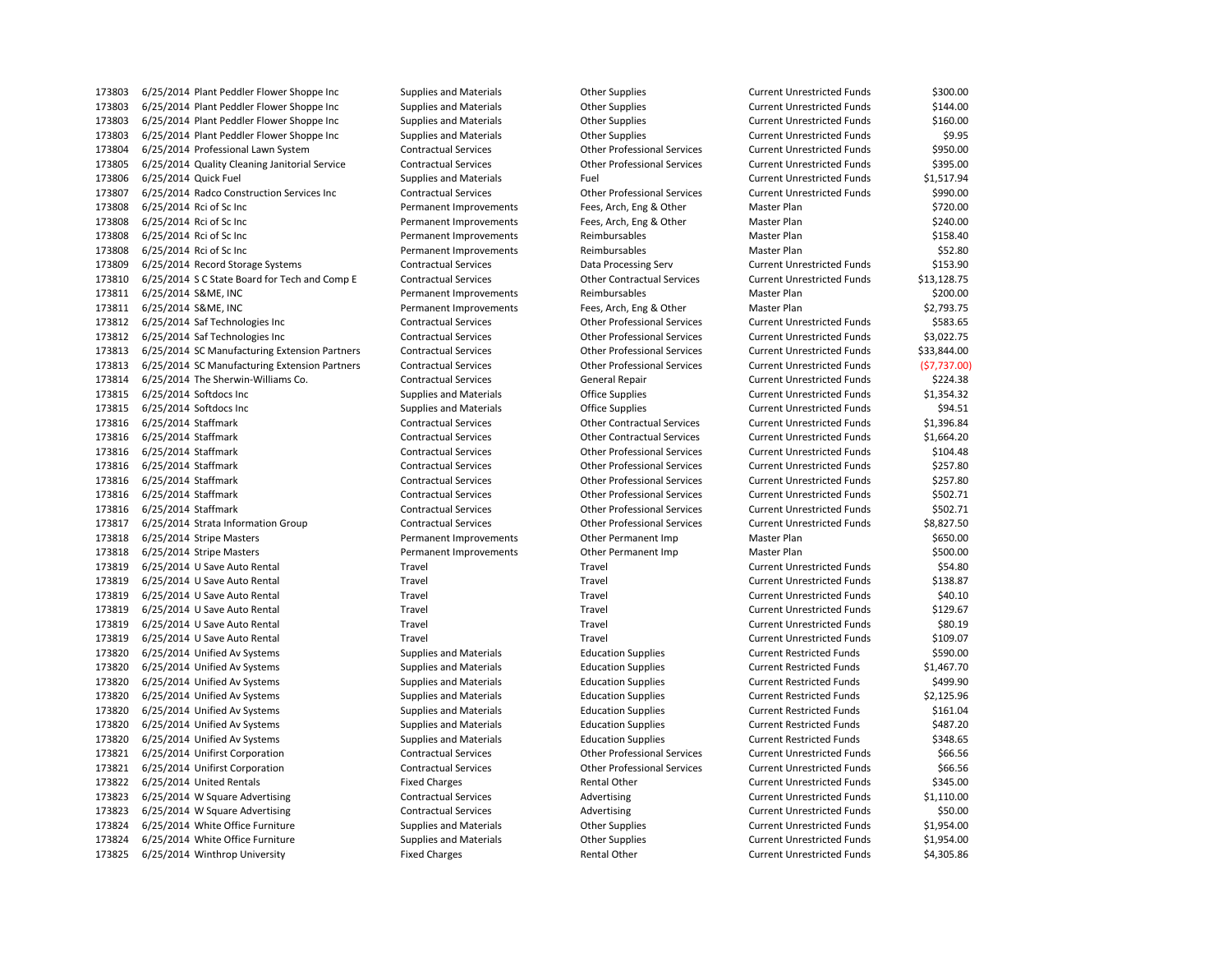6/25/2014 Xerox Corporation Fixed Charges Leased To Own Equip Current Unrestricted Funds \$996.02 173827 6/25/2014 Youvisit Llc Contractual Services Contractual Services Advertising Current Unrestricted Funds \$1,526.00 6/25/2014 Academic Impressions Travel Out of State Registration Fees Current Unrestricted Funds \$1,495.00 6/25/2014 Academic Impressions Travel Out of State Registration Fees Current Unrestricted Funds \$1,495.00 6/25/2014 Assessment Technologies Institute Contractual Services Other Professional Services Current Restricted Funds \$8,775.00 6/25/2014 Fort Mill Rotary Club Fixed Charges Dues & Membership Fees Current Unrestricted Funds \$210.00 6/25/2014 Rock Hill High School Contractual Services Other Professional Services Current Restricted Funds \$274.50 6/25/2014 Rosemont HOA Inc. Current Assets Prepaid Expenses Current Unrestricted Funds \$100.00 6/25/2014 Rosemont HOA Inc. Current Assets Prepaid Expenses Current Unrestricted Funds \$100.00 6/25/2014 Diane Meiller and Associates, Inc. Contractual Services Other Professional Services Current Restricted Funds \$25,000.00 6/25/2014 Diane Meiller and Associates, Inc. Contractual Services Other Professional Services Current Restricted Funds \$2,034.41 6/25/2014 Comfort Suites Travel Travel Current Unrestricted Funds \$264.18 6/25/2014 Adams Outdoor Advertising of Nc Contractual Services Advertising Current Unrestricted Funds \$1,800.00 6/25/2014 Airgas Usa, Llc Supplies and Materials Education Supplies Current Unrestricted Funds \$372.67 6/25/2014 Airgas Usa, Llc Supplies and Materials Education Supplies Current Unrestricted Funds \$191.87 6/25/2014 Airgas Usa, Llc Supplies and Materials Education Supplies Current Unrestricted Funds \$291.78 6/25/2014 Airgas Usa, Llc Supplies and Materials Education Supplies Current Unrestricted Funds \$357.70 173841 6/25/2014 Airgas Usa, Llc Supplies and Materials Education Supplies Current Unrestricted Funds \$78.71 6/25/2014 Airgas Usa, Llc Supplies and Materials Education Supplies Current Unrestricted Funds \$294.79 6/25/2014 Airgas Usa, Llc Supplies and Materials Education Supplies Current Unrestricted Funds \$547.67 6/25/2014 Airgas Usa, Llc Supplies and Materials Education Supplies Current Unrestricted Funds \$163.31 6/25/2014 Airgas Usa, Llc Supplies and Materials Education Supplies Current Unrestricted Funds \$163.31 6/25/2014 Airgas Usa, Llc Supplies and Materials Education Supplies Current Unrestricted Funds \$553.14 6/25/2014 Airgas Usa, Llc Supplies and Materials Education Supplies Current Unrestricted Funds \$274.42 6/25/2014 Airgas Usa, Llc Supplies and Materials Education Supplies Current Unrestricted Funds \$316.57 6/25/2014 Airgas Usa, Llc Supplies and Materials Education Supplies Current Unrestricted Funds \$307.15 6/25/2014 Airgas Usa, Llc Supplies and Materials Education Supplies Current Unrestricted Funds (\$71.12) 6/25/2014 Airgas Usa, Llc Supplies and Materials Education Supplies Current Unrestricted Funds \$359.03 6/25/2014 Airgas Usa, Llc Supplies and Materials Education Supplies Current Unrestricted Funds \$399.37 6/25/2014 Airgas Usa, Llc Supplies and Materials Education Supplies Current Unrestricted Funds \$385.20 6/25/2014 Airgas Usa, Llc Supplies and Materials Education Supplies Current Unrestricted Funds (\$75.81) 6/25/2014 Ellucian Inc Contractual Services Other Professional Services Current Unrestricted Funds \$17,315.57 6/25/2014 Gateway Supply Company Contractual Services General Repair Current Unrestricted Funds \$33.38 6/26/2014 Budget and Control Board Supplies and Materials Postage Current Unrestricted Funds \$26.25 6/26/2014 Surveillance, Resources, and Invest Op Revenue - Other Current Unres SRI Current Unrestricted Funds \$1,144.50 6/26/2014 Surveillance, Resources, and Invest Contractual Services Other Professional Services Current Unrestricted Funds \$1,308.00 173848 6/26/2014 Business Card Travel Travel Travel Current Unrestricted Funds \$618.24 6/26/2014 Business Card Travel Out of State Other Trans Current Unrestricted Funds \$38.00 6/26/2014 Business Card Travel Out of State Other Trans Current Unrestricted Funds \$38.00 6/26/2014 Business Card Travel Out of State Misc Travel Current Unrestricted Funds \$30.00 6/26/2014 Business Card Travel Out of State Lodging Current Unrestricted Funds \$265.74 6/26/2014 Business Card Travel Out of State Lodging Current Unrestricted Funds \$154.13 6/26/2014 Business Card Travel Out of State Lodging Current Unrestricted Funds \$721.93 6/26/2014 Business Card Travel Out of State Lodging Current Unrestricted Funds \$685.48 6/26/2014 Business Card Travel Out of State Lodging Current Unrestricted Funds \$685.48 173848 6/26/2014 Business Card Travel Travel Travel Current Unrestricted Funds \$418.86 6/26/2014 Business Card Travel Out of State Air Trans Current Unrestricted Funds \$50.00 6/26/2014 Business Card Travel Out of State Air Trans Current Unrestricted Funds \$50.00 6/26/2014 Business Card Travel Out of State Air Trans Current Unrestricted Funds \$50.00 173853 6/27/2014 American Airlines Current Unrestricted Funds (5279.50 Current Unrestricted Funds 5279.50 6/27/2014 American Airlines Travel Out of State Air Trans Current Unrestricted Funds \$332.50 6/27/2014 American Airlines Travel Out of State Air Trans Current Unrestricted Funds \$514.50 6/27/2014 American Airlines Travel Out of State Air Trans Current Unrestricted Funds \$524.50

6/25/2014 Xerox Corporation Fixed Charges Leased To Own Equip Current Unrestricted Funds \$864.54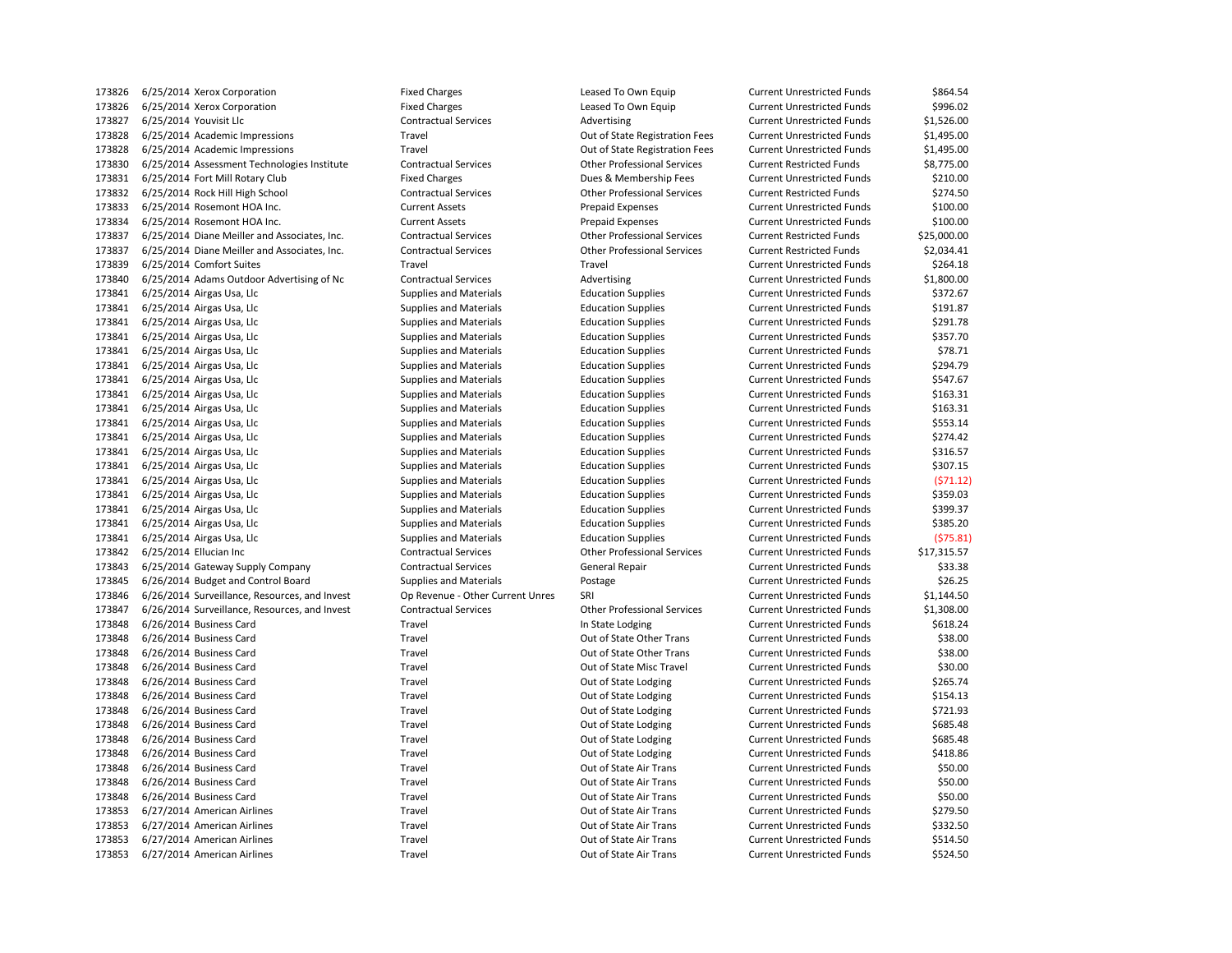| 173853 | 6/27/2014 American Airlines                   | Travel                               | Out of State Air Trans             | <b>Current Unrestricted Funds</b> | \$247.50     |
|--------|-----------------------------------------------|--------------------------------------|------------------------------------|-----------------------------------|--------------|
| 173853 | 6/27/2014 American Airlines                   | Travel                               | Out of State Air Trans             | <b>Current Unrestricted Funds</b> | \$432.50     |
| 173853 | 6/27/2014 American Airlines                   | Travel                               | Out of State Air Trans             | <b>Current Unrestricted Funds</b> | \$542.50     |
| 173853 | 6/27/2014 American Airlines                   | Travel                               | Travel                             | <b>Current Unrestricted Funds</b> | \$698.50     |
| 173854 | 6/27/2014 Barnes and Noble College Bookstore  | <b>Current Liabilities</b>           | A/P Student Barnes & Noble         | <b>Current Unrestricted Funds</b> | \$146,820.83 |
| 173855 | 6/27/2014 Business Card                       | Travel                               | Out of State Other Trans           | <b>Current Unrestricted Funds</b> | \$268.00     |
| 173855 | 6/27/2014 Business Card                       | Travel                               | Out of State Misc Travel           | <b>Current Unrestricted Funds</b> | \$28.00      |
| 173855 | 6/27/2014 Business Card                       | Travel                               | Out of State Lodging               | <b>Current Unrestricted Funds</b> | \$755.70     |
| 173855 | 6/27/2014 Business Card                       | Travel                               | Out of State Air Trans             | <b>Current Unrestricted Funds</b> | \$50.00      |
| 173855 | 6/27/2014 Business Card                       | Travel                               | Out of State Air Trans             | <b>Current Unrestricted Funds</b> | \$25.00      |
| 173856 | 6/27/2014 Business Card                       | Travel                               | Out of State Lodging               | <b>Current Unrestricted Funds</b> | \$298.94     |
| 173857 | 6/27/2014 Division of Insurance Services      | <b>Fixed Charges</b>                 | <b>Insurance State</b>             | <b>Current Unrestricted Funds</b> | \$570.00     |
| 173858 | 6/27/2014 Government Finance Officers Assoc   | <b>Fixed Charges</b>                 | Dues & Membership Fees             | <b>Current Unrestricted Funds</b> | \$85.00      |
| 173859 | 6/27/2014 Panera Llc                          | <b>Supplies and Materials</b>        | <b>Food Supplies</b>               | <b>Current Unrestricted Funds</b> | \$72.51      |
| 173860 | 6/27/2014 Surveillance, Resources, and Invest | Op Revenue - Other Current Unres     | SRI                                | <b>Current Unrestricted Funds</b> | \$1,035.50   |
| 173861 | 6/27/2014 Towneplace Suites by Marriot        | Travel                               | Travel                             | <b>Current Unrestricted Funds</b> | \$197.58     |
| 173866 | 6/30/2014 Barnes and Noble College Bookstore  | <b>Current Liabilities</b>           | A/P College Barnes & Noble         | <b>Current Unrestricted Funds</b> | \$3,446.05   |
| 173867 | 6/30/2014 Barnes and Noble College Bookstore  | <b>Current Liabilities</b>           | A/P College Barnes & Noble         | <b>Current Unrestricted Funds</b> | \$4,013.22   |
| 173868 | 6/30/2014 Barnes and Noble College Bookstore  | <b>Current Liabilities</b>           | A/P College Barnes & Noble         | <b>Current Unrestricted Funds</b> | \$253.51     |
| 173868 | 6/30/2014 Barnes and Noble College Bookstore  | <b>Current Liabilities</b>           | A/P College Barnes & Noble         | <b>Current Unrestricted Funds</b> | \$40.94      |
| 173869 | 6/30/2014 Barnes and Noble College Bookstore  | <b>Current Liabilities</b>           | A/P CE Students Barnes & Noble     | <b>Current Unrestricted Funds</b> | \$58.68      |
| 173869 | 6/30/2014 Barnes and Noble College Bookstore  | <b>Current Liabilities</b>           | A/P CE Students Barnes & Noble     | <b>Current Unrestricted Funds</b> | \$120.56     |
| 173869 | 6/30/2014 Barnes and Noble College Bookstore  | <b>Current Liabilities</b>           | A/P CE Students Barnes & Noble     |                                   | \$247.65     |
|        |                                               |                                      |                                    | <b>Current Unrestricted Funds</b> |              |
| 173870 | 6/30/2014 Barnes and Noble College Bookstore  | <b>Current Liabilities</b><br>Travel | A/P CE Students Barnes & Noble     | <b>Current Unrestricted Funds</b> | \$2,353.85   |
| 173871 | 6/30/2014 Business Card                       |                                      | Out of State Lodging               | <b>Current Unrestricted Funds</b> | \$680.98     |
| 173871 | 6/30/2014 Business Card                       | Travel                               | Out of State Air Trans             | <b>Current Unrestricted Funds</b> | \$25.00      |
| 173872 | 6/30/2014 Panera Llc                          | <b>Supplies and Materials</b>        | <b>Food Supplies</b>               | <b>Current Unrestricted Funds</b> | \$120.30     |
| 173877 | 6/30/2014 Act Compass/Esl Course Placement Se | <b>Contractual Services</b>          | <b>Other Professional Services</b> | <b>Current Unrestricted Funds</b> | \$534.00     |
| 173878 | 6/30/2014 Adams Outdoor Advertising of Nc     | <b>Contractual Services</b>          | Advertising                        | <b>Current Unrestricted Funds</b> | \$1,500.00   |
| 173879 | 6/30/2014 Airgas Usa, Llc                     | Equipment                            | <b>Educational Equipment</b>       | <b>Current Restricted Funds</b>   | \$259.92     |
| 173879 | 6/30/2014 Airgas Usa, Llc                     | Equipment                            | <b>Educational Equipment</b>       | <b>Current Restricted Funds</b>   | \$869.84     |
| 173879 | 6/30/2014 Airgas Usa, Llc                     | Equipment                            | <b>Educational Equipment</b>       | <b>Current Restricted Funds</b>   | \$565.28     |
| 173879 | 6/30/2014 Airgas Usa, Llc                     | Equipment                            | <b>Educational Equipment</b>       | <b>Current Restricted Funds</b>   | \$4,366.32   |
| 173879 | 6/30/2014 Airgas Usa, Llc                     | Equipment                            | <b>Educational Equipment</b>       | <b>Current Restricted Funds</b>   | \$30,003.68  |
| 173879 | 6/30/2014 Airgas Usa, Llc                     | Equipment                            | <b>Educational Equipment</b>       | <b>Current Restricted Funds</b>   | \$3,201.68   |
| 173879 | 6/30/2014 Airgas Usa, Llc                     | Equipment                            | <b>Educational Equipment</b>       | <b>Current Restricted Funds</b>   | \$10,413.84  |
| 173879 | 6/30/2014 Airgas Usa, Llc                     | Equipment                            | <b>Educational Equipment</b>       | <b>Current Restricted Funds</b>   | \$13,552.16  |
| 173879 | 6/30/2014 Airgas Usa, Llc                     | Equipment                            | <b>Educational Equipment</b>       | <b>Current Restricted Funds</b>   | \$28,229.92  |
| 173879 | 6/30/2014 Airgas Usa, Llc                     | <b>Contractual Services</b>          | <b>Other Professional Services</b> | <b>Current Unrestricted Funds</b> | \$9.44       |
| 173879 | 6/30/2014 Airgas Usa, Llc                     | <b>Contractual Services</b>          | <b>Other Professional Services</b> | <b>Current Unrestricted Funds</b> | \$10.45      |
| 173879 | 6/30/2014 Airgas Usa, Llc                     | <b>Supplies and Materials</b>        | <b>Education Supplies</b>          | <b>Current Unrestricted Funds</b> | \$78.65      |
| 173879 | 6/30/2014 Airgas Usa, Llc                     | <b>Supplies and Materials</b>        | <b>Education Supplies</b>          | <b>Current Unrestricted Funds</b> | \$87.07      |
| 173879 | 6/30/2014 Airgas Usa, Llc                     | <b>Supplies and Materials</b>        | <b>Education Supplies</b>          | <b>Current Unrestricted Funds</b> | \$17.41      |
| 173879 | 6/30/2014 Airgas Usa, Llc                     | <b>Supplies and Materials</b>        | <b>Education Supplies</b>          | <b>Current Unrestricted Funds</b> | \$15.73      |
| 173879 | 6/30/2014 Airgas Usa, Llc                     | <b>Supplies and Materials</b>        | <b>Education Supplies</b>          | <b>Current Unrestricted Funds</b> | \$3.48       |
| 173879 | 6/30/2014 Airgas Usa, Llc                     | <b>Supplies and Materials</b>        | <b>Education Supplies</b>          | <b>Current Unrestricted Funds</b> | \$3.15       |
| 173879 | 6/30/2014 Airgas Usa, Llc                     | <b>Supplies and Materials</b>        | <b>Education Supplies</b>          | <b>Current Unrestricted Funds</b> | \$163.31     |
| 173879 | 6/30/2014 Airgas Usa, Llc                     | Equipment                            | <b>Educational Equipment</b>       | <b>Current Unrestricted Funds</b> | \$64.98      |
| 173879 | 6/30/2014 Airgas Usa, Llc                     | Equipment                            | <b>Educational Equipment</b>       | <b>Current Unrestricted Funds</b> | \$0.01       |
| 173879 | 6/30/2014 Airgas Usa, Llc                     | Equipment                            | <b>Educational Equipment</b>       | <b>Current Unrestricted Funds</b> | \$7,057.48   |
| 173879 | 6/30/2014 Airgas Usa, Llc                     | Equipment                            | <b>Educational Equipment</b>       | <b>Current Unrestricted Funds</b> | \$3,388.04   |
| 173879 | 6/30/2014 Airgas Usa, Llc                     | Equipment                            | <b>Educational Equipment</b>       | <b>Current Unrestricted Funds</b> | \$2,603.46   |
| 173879 | 6/30/2014 Airgas Usa, Llc                     | Equipment                            | <b>Educational Equipment</b>       | <b>Current Unrestricted Funds</b> | \$800.42     |
| 173879 | 6/30/2014 Airgas Usa, Llc                     | Equipment                            | <b>Educational Equipment</b>       | <b>Current Unrestricted Funds</b> | \$7,500.92   |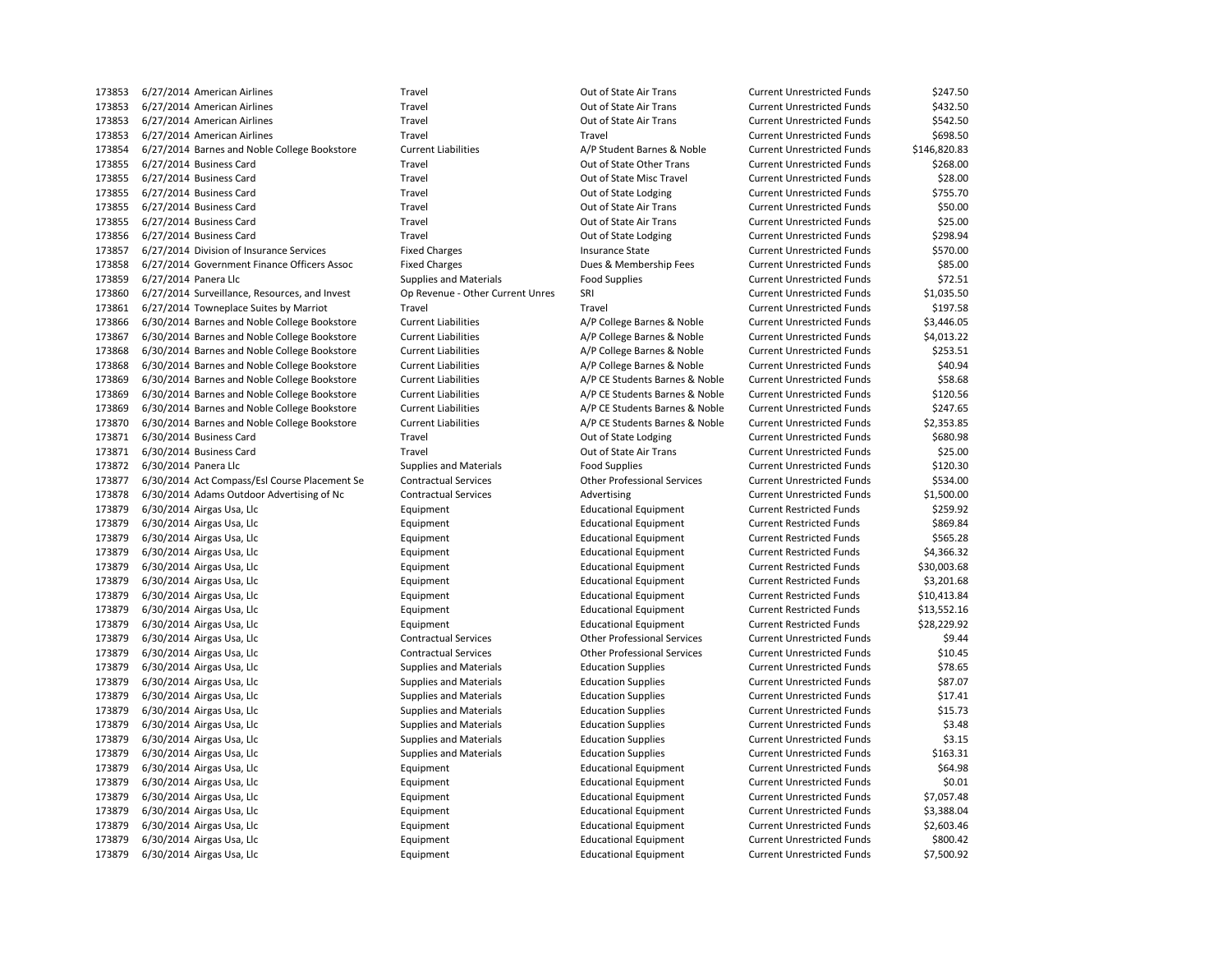6/30/2014 Airgas Usa, Llc Equipment Educational Equipment Current Unrestricted Funds \$1,091.58 6/30/2014 Airgas Usa, Llc Equipment Educational Equipment Current Unrestricted Funds \$141.32 6/30/2014 Airgas Usa, Llc Equipment Educational Equipment Current Unrestricted Funds \$217.46 6/30/2014 Ameripride Services Inc Supplies and Materials Major Supplies Current Unrestricted Funds \$105.93 6/30/2014 Associated Microscope Contractual Services General Repair Current Unrestricted Funds \$2,659.64 6/30/2014 Baker and Taylor Equipment Library Books, Maps & Film Current Unrestricted Funds \$2,845.00 6/30/2014 Bonitz Flooring Group Inc Contractual Services Other Professional Services Current Unrestricted Funds \$5,203.00 6/30/2014 Bonitz Flooring Group Inc Contractual Services Other Professional Services Current Unrestricted Funds \$604.79 173884 6/30/2014 Burgess Sales & Supply Contractual Services General Repair Current Unrestricted Funds \$235.40 173885 6/30/2014 CC Dickson Contractual Services General Repair Current Unrestricted Funds \$72.15 173885 6/30/2014 CC Dickson Contractual Services General Repair Current Unrestricted Funds \$79.18 173885 6/30/2014 CC Dickson Contractual Services General Repair Current Unrestricted Funds \$114.57 6/30/2014 Carolina Veterans Commission Contractual Services Other Professional Services Current Restricted Funds \$6,000.00 173887 6/30/2014 Carswell Bakery Supplies and Materials Food Supplies Food Supplies Current Unrestricted Funds \$788.50 173887 6/30/2014 Carswell Bakery **Supplies and Materials** Food Supplies **Food Supplies Current Unrestricted Funds** \$15.00 6/30/2014 Comporium Permanent Improvements Other Permanent Imp Master Plan \$1,500.00 6/30/2014 Dawa Inc Permanent Improvements Other Permanent Imp Unexpended Plant \$9,403.25 6/30/2014 Dell Computer Corporation Contractual Services Data Processing Serv Current Unrestricted Funds \$3,390.00 6/30/2014 Dell Computer Corporation Equipment Non Capitalized Equipment Current Unrestricted Funds \$2,570.86 6/30/2014 Dell Computer Corporation Equipment Non Capitalized Equipment Current Unrestricted Funds \$0.01 6/30/2014 Dell Computer Corporation Contractual Services Data Processing Serv Current Unrestricted Funds \$3,390.00 6/30/2014 Demco Contractual Services Data Processing Serv Current Unrestricted Funds \$7,079.00 6/30/2014 Demco Contractual Services Data Processing Serv Current Unrestricted Funds \$420.00 6/30/2014 Demco Contractual Services Data Processing Serv Current Unrestricted Funds \$4,186.00 173891 6/30/2014 Demco S155.30 Contractual Services Data Processing Serv Current Unrestricted Funds \$155.30 6/30/2014 Demco Contractual Services Data Processing Serv Current Unrestricted Funds \$730.00 6/30/2014 Demco Contractual Services Data Processing Serv Current Unrestricted Funds \$750.00 6/30/2014 Demco Contractual Services Data Processing Serv Current Unrestricted Funds \$0.00 6/30/2014 Diane Meiller and Associates, Inc. Contractual Services Other Professional Services Current Restricted Funds \$1,892.45 6/30/2014 William A. Dixon Contractual Services Other Professional Services Current Unrestricted Funds \$500.00 6/30/2014 Eagle Wood, Inc Permanent Improvements Other Permanent Imp Master Plan \$195,074.18 6/30/2014 Ebsco Subscription Services Equipment Library Books, Maps & Film Current Unrestricted Funds \$33.17 6/30/2014 ESP Associates PA Permanent Improvements Fees, Arch, Eng & Other Master Plan \$230.00 6/30/2014 ESP Associates PA Permanent Improvements Fees, Arch, Eng & Other Master Plan \$2,153.75 6/30/2014 ESP Associates PA Permanent Improvements Reimbursables Master Plan \$11.62 6/30/2014 ESP Associates PA Permanent Improvements Fees, Arch, Eng & Other Master Plan \$3,930.00 6/30/2014 Fastenal Contractual Services Other Contractual Services Current Unrestricted Funds \$208.35 173898 6/30/2014 Gateway Supply Company Contractual Services General Repair Current Unrestricted Funds \$76.62 173898 6/30/2014 Gateway Supply Company Contractual Services General Repair Current Unrestricted Funds \$88.51 173898 6/30/2014 Gateway Supply Company Contractual Services General Repair Current Unrestricted Funds \$95.15 6/30/2014 Graybar Electric Co Contractual Services General Repair Current Unrestricted Funds \$59.55 6/30/2014 Graybar Electric Co Contractual Services General Repair Current Unrestricted Funds \$141.56 6/30/2014 Graybar Electric Co Contractual Services General Repair Current Unrestricted Funds \$87.52 6/30/2014 Graybar Electric Co Contractual Services General Repair Current Unrestricted Funds \$70.78 6/30/2014 Greens Commercial Cleaning, Inc. Contractual Services Other Contractual Services Current Unrestricted Funds \$170.00 173901 6/30/2014 Honey Baked Ham Company Supplies and Materials Food Supplies Food Supplies Current Unrestricted Funds \$394.87 173902 6/30/2014 Howard's Automotive, Llc Contractual Services General Repair Current Unrestricted Funds \$3,168.43 6/30/2014 Howard's Automotive, Llc Contractual Services General Repair Current Unrestricted Funds \$1,420.00 6/30/2014 Interior Plantscapes Llc Contractual Services Other Contractual Services Current Unrestricted Funds \$268.00 6/30/2014 Keck and Wood, Inc Permanent Improvements Fees, Arch, Eng & Other Master Plan \$947.75 6/30/2014 Keck and Wood, Inc Permanent Improvements Fees, Arch, Eng & Other Master Plan \$800.00 6/30/2014 Keck and Wood, Inc Permanent Improvements Fees, Arch, Eng & Other Master Plan \$250.00 173904 6/30/2014 Keck and Wood, Inc **Permanent Improvements** Reimbursables Master Plan \$57.63 173905 6/30/2014 LCI-LINEBURGER CONSTRUCTION INC Permanent Improvements Landscaping Master Plan Master Plan \$2,581.37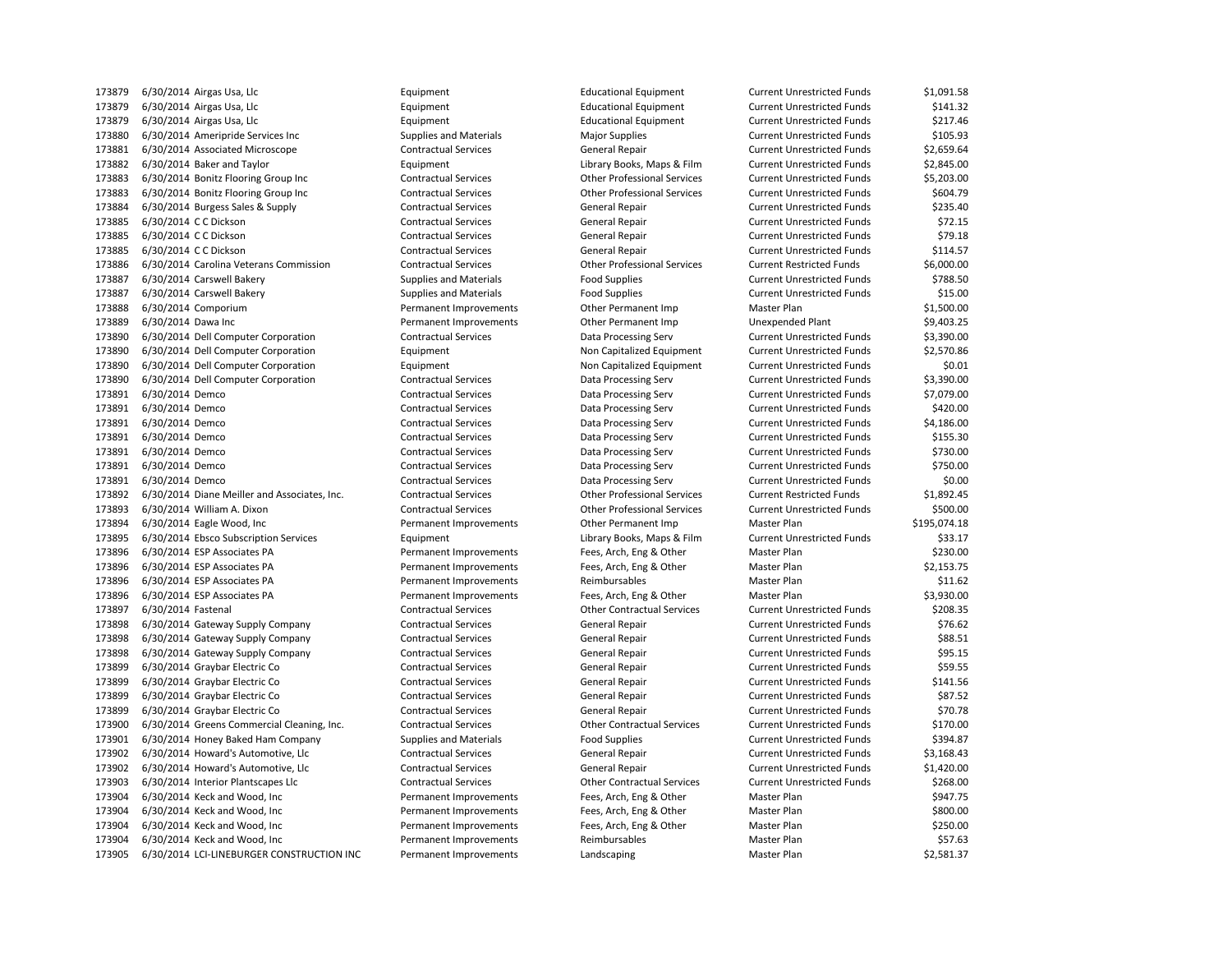6/30/2014 LCI-LINEBURGER CONSTRUCTION INC Permanent Improvements Other Permanent Imp Master Plan \$9,698.25 6/30/2014 Lynda.Com Supplies and Materials Education Supplies Current Unrestricted Funds \$1,750.00 6/30/2014 Machinery Solutions Inc Equipment Educational Equipment Current Unrestricted Funds \$119,100.00 6/30/2014 Marble Slab Creamery Supplies and Materials Food Supplies Current Unrestricted Funds \$2,000.00 6/30/2014 MB FINANICAL BANK, N.A. Fixed Charges Leased To Own Equip Current Unrestricted Funds \$1,730.13 173910 6/30/2014 Melanie Rowe Catering Supplies and Materials Food Supplies Current Unrestricted Funds \$455.40 6/30/2014 Mitre Design Inc Contractual Services Other Professional Services Current Unrestricted Funds \$150.00 6/30/2014 Mitre Design Inc Contractual Services Other Professional Services Current Unrestricted Funds \$1,200.00 6/30/2014 Mitre Design Inc Contractual Services Other Professional Services Current Unrestricted Funds \$150.00 6/30/2014 Mitre Design Inc Contractual Services Other Professional Services Current Unrestricted Funds \$500.00 6/30/2014 NEO CORPORATION Contractual Services General Repair Current Unrestricted Funds \$2,000.00 173913 6/30/2014 Ontario Investments Inc Fixed Charges Fixed Charges Leased To Own Equip Current Unrestricted Funds \$196.64 6/30/2014 Ontario Investments Inc Fixed Charges Leased To Own Equip Current Unrestricted Funds \$189.80 6/30/2014 Palmetto Tire and Service Contractual Services General Repair Current Unrestricted Funds \$36.09 173915 6/30/2014 Panera Llc **Supplies And Materials** Food Supplies Food Supplies Current Unrestricted Funds \$73.08 6/30/2014 S C State Board for Tech and Comp E Contractual Services Other Contractual Services Current Unrestricted Funds \$2,565.00 6/30/2014 Simplex Grinnell Lp Permanent Improvements Other Permanent Imp State Def Maintenance \$6,583.00 6/30/2014 Katherine R. Simpson Contractual Services Other Professional Services Current Unrestricted Funds \$2,000.00 6/30/2014 Katherine R. Simpson Contractual Services Other Professional Services Current Unrestricted Funds \$1,200.00 6/30/2014 Stevenson-Weir Inc Supplies and Materials Other Supplies County Projects \$1,987.50 173919 6/30/2014 Stevenson-Weir Inc examples and Materials County Projects County Projects \$25.00 6/30/2014 Tg&r Landscape Contractual Services Other Professional Services Current Unrestricted Funds \$865.00 6/30/2014 Watson Tate Savory Architects Inc Permanent Improvements Fees, Arch, Eng & Other Unexpended Plant \$878.50 6/30/2014 Watson Tate Savory Architects Inc Permanent Improvements Reimbursables Unexpended Plant \$305.42 6/30/2014 Watson Tate Savory Architects Inc Permanent Improvements Fees, Arch, Eng & Other Unexpended Plant \$5,005.00 6/30/2014 Watson Tate Savory Architects Inc Permanent Improvements Reimbursables Unexpended Plant \$3,397.93 6/30/2014 White Office Furniture Supplies and Materials Other Supplies Current Unrestricted Funds (\$0.01) 6/30/2014 White Office Furniture Supplies and Materials Other Supplies Current Unrestricted Funds \$4,473.00 6/30/2014 White Office Furniture Supplies and Materials Other Supplies Current Unrestricted Funds \$4,260.00 6/30/2014 White Office Furniture Supplies and Materials Other Supplies Current Unrestricted Funds \$4,473.00 173922 6/30/2014 White Office Furniture Supplies and Materials Current Unrestricted Funds \$4,473.00 6/30/2014 White Office Furniture Supplies and Materials Other Supplies Current Unrestricted Funds \$337.50 173922 6/30/2014 White Office Furniture Supplies and Materials Current Unrestricted Funds \$22,714.00 6/30/2014 White Office Furniture Supplies and Materials Other Supplies Current Unrestricted Funds \$441.00 173922 6/30/2014 White Office Furniture Supplies and Materials Current Unrestricted Funds \$6,847.00 6/30/2014 White Office Furniture Supplies and Materials Other Supplies Current Unrestricted Funds \$882.00 173922 6/30/2014 White Office Furniture Supplies and Materials Current Unrestricted Funds \$1,995.74 6/30/2014 White Office Furniture Supplies and Materials Other Supplies Current Unrestricted Funds \$1,416.25 173922 6/30/2014 White Office Furniture Supplies and Materials Current Unrestricted Funds \$4,248.75 173922 6/30/2014 White Office Furniture Supplies and Materials Current Unrestricted Funds 5495.00 173922 6/30/2014 White Office Furniture Supplies and Materials Current Unrestricted Funds 5495.00 6/30/2014 White Office Furniture Supplies and Materials Other Supplies Current Unrestricted Funds \$350.00 173922 6/30/2014 White Office Furniture Supplies and Materials Current Unrestricted Funds \$266.00 173922 6/30/2014 White Office Furniture Supplies and Materials Current Unrestricted Funds 5244.00 173922 6/30/2014 White Office Furniture Supplies and Materials Current Unrestricted Funds 5323.00 173923 6/30/2014 Business Card Travel Travel Travel Current Unrestricted Funds \$198.00 173923 6/30/2014 Business Card Travel Travel Travel Current Unrestricted Funds \$25.00 6/30/2014 Business Card Supplies and Materials Food Supplies Current Unrestricted Funds \$118.80 173923 6/30/2014 Business Card Supplies and Materials Food Supplies Food Supplies Current Unrestricted Funds \$53.20 173923 6/30/2014 Business Card Travel Travel Travel Current Unrestricted Funds \$108.90 6/30/2014 Business Card Travel In State Lodging Current Unrestricted Funds \$108.90 173923 6/30/2014 Business Card Travel Travel Travel Current Unrestricted Funds \$108.90 173923 6/30/2014 Business Card Travel Travel Travel Current Unrestricted Funds \$345.76

173905 6/30/2014 LCI-LINEBURGER CONSTRUCTION INC Permanent Improvements Landscaping Landscaping Master Plan \$4,153.87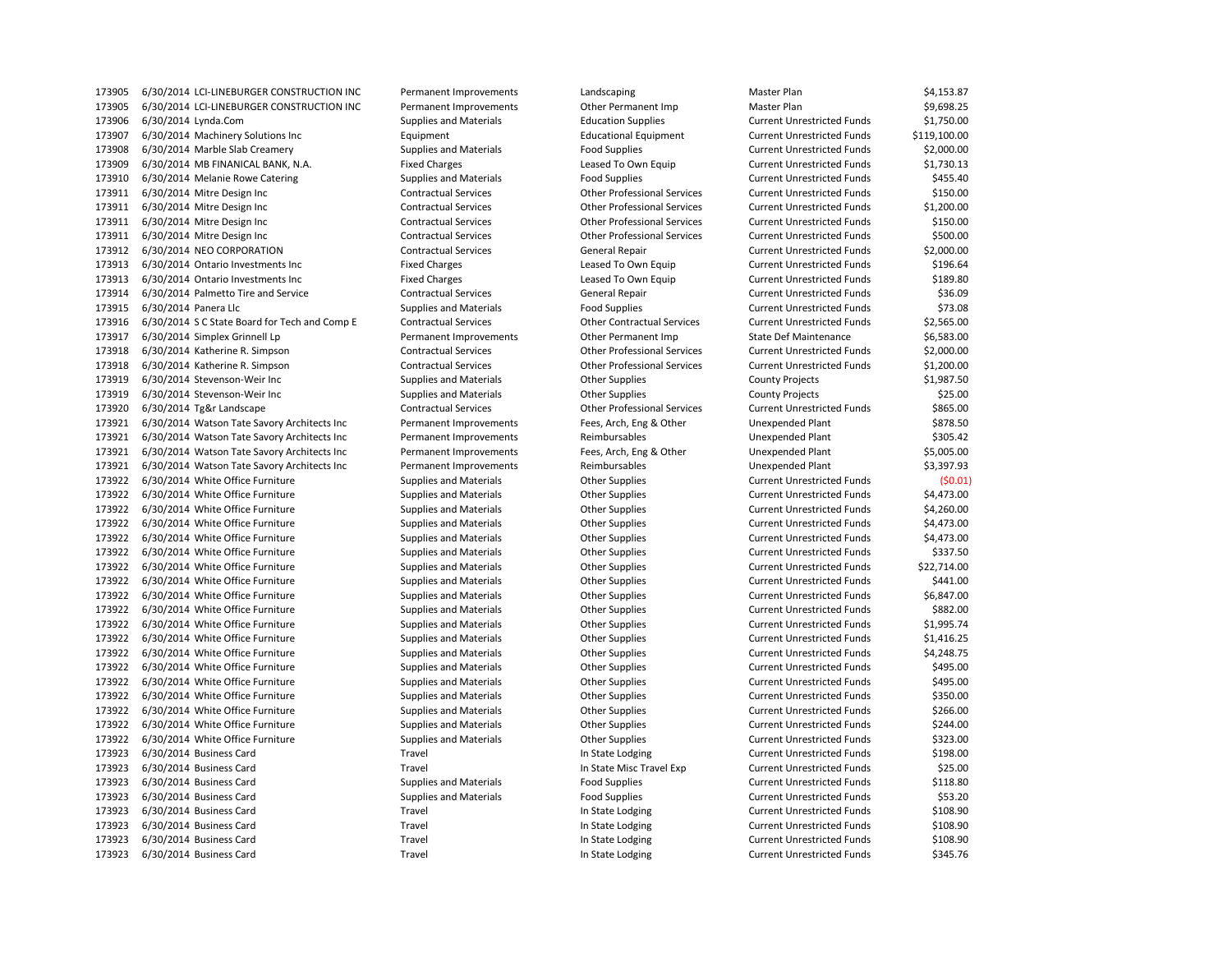| 173923   | 6/30/2014 Business Card                       | Travel                           | Out of State Air Trans            | <b>Current Unrestricted Funds</b> | \$50.00    |
|----------|-----------------------------------------------|----------------------------------|-----------------------------------|-----------------------------------|------------|
| 173923   | 6/30/2014 Business Card                       | Travel                           | Out of State Air Trans            | <b>Current Unrestricted Funds</b> | \$50.00    |
| 173923   | 6/30/2014 Business Card                       | Travel                           | Out of State Air Trans            | <b>Current Unrestricted Funds</b> | \$50.00    |
| 173923   | 6/30/2014 Business Card                       | Travel                           | Out of State Air Trans            | <b>Current Unrestricted Funds</b> | \$50.00    |
| 173923   | 6/30/2014 Business Card                       | Travel                           | Out of State Lodging              | <b>Current Unrestricted Funds</b> | \$584.37   |
| 173923   | 6/30/2014 Business Card                       | Travel                           | Out of State Lodging              | <b>Current Unrestricted Funds</b> | \$568.96   |
| 173923   | 6/30/2014 Business Card                       | Travel                           | Out of State Lodging              | <b>Current Unrestricted Funds</b> | \$584.37   |
| 173923   | 6/30/2014 Business Card                       | Travel                           | Out of State Lodging              | <b>Current Unrestricted Funds</b> | \$389.58   |
| 173923   | 6/30/2014 Business Card                       | Travel                           | Out of State Lodging              | <b>Current Unrestricted Funds</b> | \$584.37   |
| 173923   | 6/30/2014 Business Card                       | Travel                           | Out of State Lodging              | <b>Current Unrestricted Funds</b> | \$851.16   |
| 173923   | 6/30/2014 Business Card                       | Travel                           | Out of State Misc Travel          | <b>Current Unrestricted Funds</b> | \$16.34    |
| 173923   | 6/30/2014 Business Card                       | Travel                           | Out of State Misc Travel          | <b>Current Unrestricted Funds</b> | \$35.00    |
| 173923   | 6/30/2014 Business Card                       | Travel                           | Out of State Misc Travel          | <b>Current Unrestricted Funds</b> | \$36.00    |
| 173923   | 6/30/2014 Business Card                       | Travel                           | Out of State Misc Travel          | <b>Current Unrestricted Funds</b> | \$10.89    |
| 173923   | 6/30/2014 Business Card                       | Travel                           | Out of State Misc Travel          | <b>Current Unrestricted Funds</b> | \$49.55    |
| 173923   | 6/30/2014 Business Card                       | Travel                           | Out of State Other Trans          | <b>Current Unrestricted Funds</b> | ( \$34.40) |
| 173923   | 6/30/2014 Business Card                       | Travel                           | In State Lodging                  | <b>Current Restricted Funds</b>   | \$108.90   |
| 173923   | 6/30/2014 Business Card                       | <b>Contractual Services</b>      | <b>Other Contractual Services</b> | <b>Current Unrestricted Funds</b> | \$624.69   |
| 173924   | 6/30/2014 Business Card                       | <b>Contractual Services</b>      | <b>Other Contractual Services</b> | <b>Current Unrestricted Funds</b> | \$653.45   |
| 173924   | 6/30/2014 Business Card                       | Travel                           | Out of State Lodging              | <b>Current Restricted Funds</b>   | \$575.00   |
| 173924   | 6/30/2014 Business Card                       | Travel                           | Out of State Other Trans          | <b>Current Unrestricted Funds</b> | \$45.00    |
| 173924   | 6/30/2014 Business Card                       | Travel                           | Out of State Other Trans          | <b>Current Unrestricted Funds</b> | \$12.00    |
| 173924   | 6/30/2014 Business Card                       | Travel                           | Out of State Other Trans          | <b>Current Unrestricted Funds</b> | \$45.00    |
| 173924   |                                               | Travel                           | Out of State Misc Travel          | <b>Current Unrestricted Funds</b> | \$48.00    |
| 173924   | 6/30/2014 Business Card                       | Travel                           |                                   |                                   | \$64.00    |
|          | 6/30/2014 Business Card                       |                                  | Out of State Misc Travel          | <b>Current Unrestricted Funds</b> |            |
| 173924   | 6/30/2014 Business Card                       | Travel                           | Out of State Lodging              | <b>Current Unrestricted Funds</b> | \$739.14   |
| 173924   | 6/30/2014 Business Card                       | Travel                           | Out of State Lodging              | <b>Current Unrestricted Funds</b> | \$806.64   |
| 173924   | 6/30/2014 Business Card                       | Travel                           | Out of State Lodging              | <b>Current Unrestricted Funds</b> | \$1,170.28 |
| 173924   | 6/30/2014 Business Card                       | Travel                           | Out of State Lodging              | <b>Current Unrestricted Funds</b> | \$1,191.55 |
| 173924   | 6/30/2014 Business Card                       | Travel                           | Out of State Lodging              | <b>Current Unrestricted Funds</b> | \$791.40   |
| 173924   | 6/30/2014 Business Card                       | Travel                           | Out of State Lodging              | <b>Current Unrestricted Funds</b> | \$751.12   |
| 173924   | 6/30/2014 Business Card                       | Travel                           | Out of State Lodging              | <b>Current Unrestricted Funds</b> | \$1,165.60 |
| 173924   | 6/30/2014 Business Card                       | Travel                           | Out of State Lodging              | <b>Current Unrestricted Funds</b> | \$838.24   |
| 173924   | 6/30/2014 Business Card                       | Travel                           | Out of State Air Trans            | <b>Current Unrestricted Funds</b> | \$50.00    |
| 173924   | 6/30/2014 Business Card                       | Travel                           | Out of State Air Trans            | <b>Current Unrestricted Funds</b> | \$50.00    |
| 173924   | 6/30/2014 Business Card                       | Travel                           | Out of State Air Trans            | <b>Current Unrestricted Funds</b> | \$50.00    |
| 173924   | 6/30/2014 Business Card                       | Travel                           | Out of State Air Trans            | <b>Current Unrestricted Funds</b> | \$50.00    |
| 173924   | 6/30/2014 Business Card                       | Travel                           | Out of State Air Trans            | <b>Current Unrestricted Funds</b> | \$50.00    |
| 173924   | 6/30/2014 Business Card                       | Travel                           | Out of State Air Trans            | <b>Current Unrestricted Funds</b> | \$50.00    |
| 173924   | 6/30/2014 Business Card                       | Travel                           | In State Misc Travel Exp          | <b>Current Unrestricted Funds</b> | \$23.06    |
| 173924   | 6/30/2014 Business Card                       | <b>Supplies and Materials</b>    | <b>Other Supplies</b>             | <b>Current Unrestricted Funds</b> | \$254.75   |
| 173924   | 6/30/2014 Business Card                       | <b>Supplies and Materials</b>    | <b>Food Supplies</b>              | <b>Current Unrestricted Funds</b> | \$46.87    |
| 173925   | 6/30/2014 S C Assoc of Heating and Air Cond C | <b>Fixed Charges</b>             | Dues & Membership Fees            | <b>Current Unrestricted Funds</b> | \$25.00    |
| 173926   | 6/30/2014 Surveillance, Resources, and Invest | <b>Supplies and Materials</b>    | <b>Education Supplies</b>         | <b>Current Unrestricted Funds</b> | \$218.00   |
| 173927   | 6/30/2014 Surveillance, Resources, and Invest | Op Revenue - Other Current Unres | SRI                               | <b>Current Unrestricted Funds</b> | \$109.00   |
| 173928   | 6/30/2014 Towneplace Suites by Marriot        | Travel                           | Travel                            | <b>Current Unrestricted Funds</b> | \$98.79    |
| E0005802 | 6/2/2014 YTC Employee                         | Travel                           | Out of State Meals                | <b>Current Unrestricted Funds</b> | \$114.00   |
| E0005802 | 6/2/2014 YTC Employee                         | Travel                           | Out of State Priv Auto            | <b>Current Unrestricted Funds</b> | \$29.42    |
| E0005803 | 6/2/2014 YTC Employee                         | Travel                           | In State Priv Auto                | <b>Current Unrestricted Funds</b> | \$80.06    |
| E0005804 | 6/2/2014 YTC Employee                         | Travel                           | In State Meals                    | <b>Current Unrestricted Funds</b> | \$19.00    |
| E0005804 | 6/2/2014 YTC Employee                         | Travel                           | In State Lodging                  | <b>Current Unrestricted Funds</b> | \$167.18   |
| E0005804 | 6/2/2014 YTC Employee                         | Travel                           | In State Misc Travel Exp          | <b>Current Unrestricted Funds</b> | \$9.00     |
| E0005805 | 6/4/2014 YTC Employee                         | Travel                           | In State Priv Auto                | <b>Current Unrestricted Funds</b> | \$45.14    |
| E0005806 | 6/4/2014 Charles Robinson                     | <b>Contractual Services</b>      | Non State Employee Travel         | <b>Current Unrestricted Funds</b> | \$78.18    |
|          |                                               |                                  |                                   |                                   |            |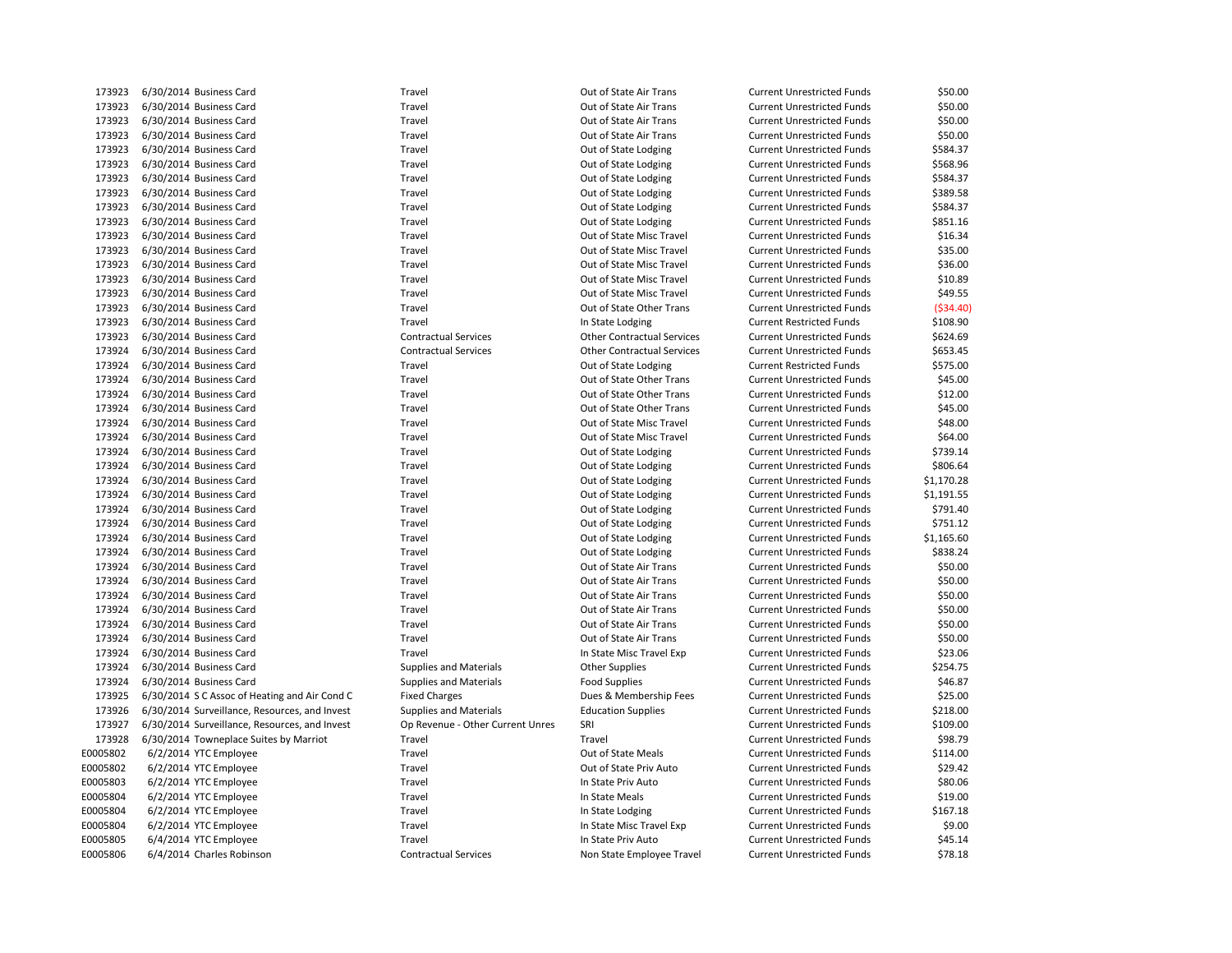| E0005807 | 6/9/2014 YTC Employee  | Travel | In State Priv Auto        | <b>Current Unrestricted Funds</b> | \$129.78   |
|----------|------------------------|--------|---------------------------|-----------------------------------|------------|
| E0005808 | 6/9/2014 YTC Employee  | Travel | Out of State Priv Auto    | <b>Current Unrestricted Funds</b> | \$83.61    |
| E0005808 | 6/9/2014 YTC Employee  | Travel | Out of State Meals        | <b>Current Unrestricted Funds</b> | \$1,377.00 |
| E0005810 | 6/9/2014 YTC Employee  | Travel | In State Priv Auto        | <b>Current Unrestricted Funds</b> | \$49.28    |
| E0005811 | 6/9/2014 YTC Employee  | Travel | In State Priv Auto        | <b>Current Unrestricted Funds</b> | \$12.84    |
| E0005811 | 6/9/2014 YTC Employee  | Travel | In State Priv Auto        | <b>Current Unrestricted Funds</b> | \$82.69    |
| E0005812 | 6/9/2014 YTC Employee  | Travel | In State Priv Auto        | <b>Current Unrestricted Funds</b> | \$308.00   |
| E0005813 | 6/9/2014 YTC Employee  | Travel | Out of State Meals        | <b>Current Unrestricted Funds</b> | \$9.00     |
| E0005813 | 6/9/2014 YTC Employee  | Travel | Out of State Priv Auto    | <b>Current Unrestricted Funds</b> | \$13.87    |
| E0005819 | 6/10/2014 YTC Employee | Travel | In State Priv Auto        | <b>Current Unrestricted Funds</b> | \$71.37    |
| E0005820 | 6/10/2014 YTC Employee | Travel | In State Priv Auto        | <b>Current Unrestricted Funds</b> | \$48.29    |
| E0005821 | 6/10/2014 YTC Employee | Travel | In State Priv Auto        | <b>Current Unrestricted Funds</b> | \$448.00   |
| E0005822 | 6/10/2014 YTC Employee | Travel | Out of State Priv Auto    | <b>Current Unrestricted Funds</b> | \$38.30    |
| E0005822 | 6/10/2014 YTC Employee | Travel | Out of State Meals        | <b>Current Unrestricted Funds</b> | \$107.00   |
| E0005823 | 6/10/2014 YTC Employee | Travel | Out of State Meals        | <b>Current Unrestricted Funds</b> | \$107.00   |
| E0005823 | 6/10/2014 YTC Employee | Travel | Out of State Priv Auto    | <b>Current Unrestricted Funds</b> | \$62.94    |
| E0005824 | 6/18/2014 YTC Employee | Travel | Out of State Meals        | <b>Current Unrestricted Funds</b> | \$27.00    |
| E0005825 | 6/18/2014 YTC Employee | Travel | In State Meals            | <b>Current Unrestricted Funds</b> | \$19.00    |
| E0005825 | 6/18/2014 YTC Employee | Travel |                           |                                   | \$213.62   |
| E0005825 |                        | Travel | In State Lodging          | <b>Current Unrestricted Funds</b> | \$206.08   |
|          | 6/18/2014 YTC Employee |        | In State Priv Auto        | <b>Current Unrestricted Funds</b> |            |
| E0005827 | 6/18/2014 YTC Employee | Travel | Out of State Meals        | <b>Current Unrestricted Funds</b> | \$80.00    |
| E0005827 | 6/18/2014 YTC Employee | Travel | Out of State Priv Auto    | <b>Current Unrestricted Funds</b> | \$32.48    |
| E0005828 | 6/18/2014 YTC Employee | Travel | In State Priv Auto        | <b>Current Unrestricted Funds</b> | \$689.94   |
| E0005829 | 6/18/2014 YTC Employee | Travel | In State Priv Auto        | <b>Current Unrestricted Funds</b> | \$12.00    |
| E0005830 | 6/18/2014 YTC Employee | Travel | Out of State Meals        | <b>Current Unrestricted Funds</b> | \$27.00    |
| E0005831 | 6/18/2014 YTC Employee | Travel | In State Priv Auto        | <b>Current Unrestricted Funds</b> | \$29.23    |
| E0005832 | 6/18/2014 YTC Employee | Travel | In State Priv Auto        | <b>Current Unrestricted Funds</b> | \$54.48    |
| E0005833 | 6/18/2014 YTC Employee | Travel | Out of State Lodging      | <b>Current Unrestricted Funds</b> | \$558.09   |
| E0005833 | 6/18/2014 YTC Employee | Travel | Out of State Air Trans    | <b>Current Unrestricted Funds</b> | \$50.00    |
| E0005833 | 6/18/2014 YTC Employee | Travel | Out of State Priv Auto    | <b>Current Unrestricted Funds</b> | \$27.68    |
| E0005833 | 6/18/2014 YTC Employee | Travel | Out of State Other Trans  | <b>Current Unrestricted Funds</b> | \$307.93   |
| E0005833 | 6/18/2014 YTC Employee | Travel | Out of State Misc Travel  | <b>Current Unrestricted Funds</b> | \$133.00   |
| E0005833 | 6/18/2014 YTC Employee | Travel | Out of State Meals        | <b>Current Unrestricted Funds</b> | \$57.00    |
| E0005834 | 6/18/2014 YTC Employee | Travel | Out of State Meals        | <b>Current Unrestricted Funds</b> | \$64.00    |
| E0005834 | 6/18/2014 YTC Employee | Travel | Out of State Priv Auto    | <b>Current Unrestricted Funds</b> | \$26.76    |
| E0005834 | 6/18/2014 YTC Employee | Travel | Out of State Other Trans  | <b>Current Unrestricted Funds</b> | \$37.24    |
| E0005835 | 6/20/2014 YTC Employee | Travel | In State Priv Auto        | <b>Current Unrestricted Funds</b> | \$78.40    |
| E0005836 | 6/20/2014 YTC Employee | Travel | In State Priv Auto        | <b>Current Unrestricted Funds</b> | \$69.44    |
| E0005837 | 6/20/2014 YTC Employee | Travel | In State Priv Auto        | <b>Current Unrestricted Funds</b> | \$76.72    |
| E0005838 | 6/20/2014 YTC Employee | Travel | In State Priv Auto        | <b>Current Unrestricted Funds</b> | \$43.47    |
| E0005838 | 6/20/2014 YTC Employee | Travel | In State Priv Auto        | <b>Current Unrestricted Funds</b> | \$33.63    |
| E0005838 | 6/20/2014 YTC Employee | Travel | In State Priv Auto        | <b>Current Unrestricted Funds</b> | \$19.81    |
| E0005839 | 6/20/2014 YTC Employee | Travel | In State Priv Auto        | <b>Current Unrestricted Funds</b> | \$84.00    |
| E0005840 | 6/20/2014 YTC Employee | Travel | In State Priv Auto        | <b>Current Unrestricted Funds</b> | \$72.57    |
| E0005841 | 6/20/2014 YTC Employee | Travel | In State Priv Auto        | <b>Current Unrestricted Funds</b> | \$27.30    |
| E0005841 | 6/20/2014 YTC Employee | Travel | In State Priv Auto        | <b>Current Unrestricted Funds</b> | \$42.35    |
| E0005841 | 6/20/2014 YTC Employee | Travel | In State Priv Auto        | <b>Current Unrestricted Funds</b> | \$68.52    |
| E0005842 | 6/23/2014 YTC Employee | Travel | In State Misc Travel Exp  | <b>Current Restricted Funds</b>   | \$6.00     |
| E0005842 | 6/23/2014 YTC Employee | Travel | In State Registration Fee | <b>Current Restricted Funds</b>   | \$320.00   |
| E0005842 | 6/23/2014 YTC Employee | Travel | In State Meals            | <b>Current Restricted Funds</b>   | \$64.00    |
| E0005843 | 6/23/2014 YTC Employee | Travel | Out of State Other Trans  | <b>Current Unrestricted Funds</b> | \$56.00    |
| E0005843 | 6/23/2014 YTC Employee | Travel | Out of State Priv Auto    | <b>Current Unrestricted Funds</b> | \$25.12    |
| E0005843 | 6/23/2014 YTC Employee | Travel | Out of State Meals        | <b>Current Unrestricted Funds</b> | \$66.00    |
| E0005843 | 6/23/2014 YTC Employee | Travel | Out of State Lodging      | <b>Current Unrestricted Funds</b> | \$423.75   |
|          |                        |        |                           |                                   |            |